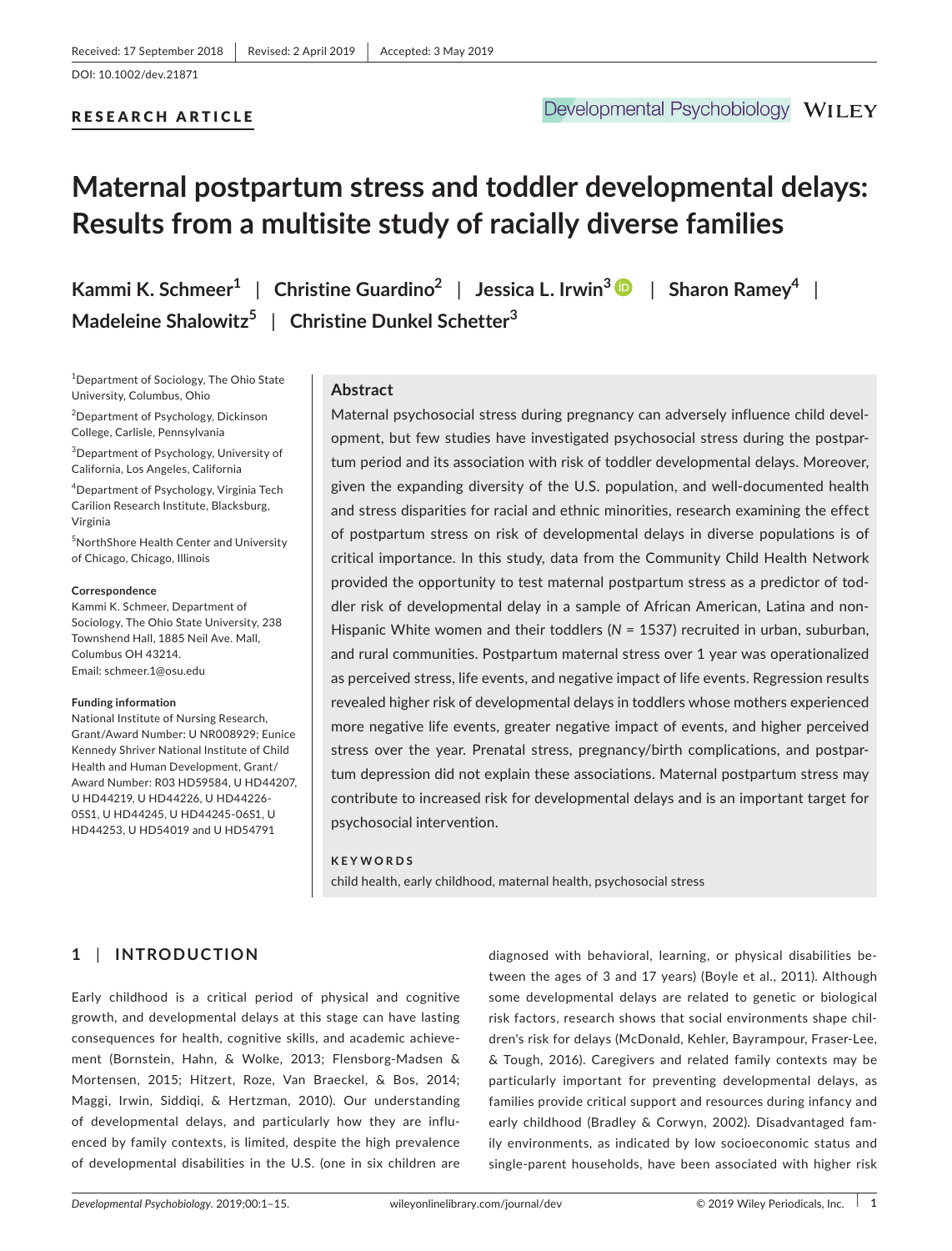**2**  $\frac{2}{\sqrt{15}}$  **WII** FY-Developmental Psychobiology **CONFER ET AL.** 

for developmental delays in childhood (Murphey, Cooper, & Forry, 2013; Potijk, Kerstjens, Bos, Reijneveld, & De Winter, 2013), as have more proximate factors such as infrequent parent-child interactions (McDonald et al., 2016).

This study contributes to the body of empirical research on ma‐ ternal distress and child developmental delays by focusing on ma‐ ternal stress during the first year postpartum and associations with developmental delays in toddlerhood. Research on maternal distress has often focused on maternal postpartum depression or anxiety, both of which have been associated with less optimal parenting and poor infant and toddler outcomes (Field, 2010; Kingston, McDonald, Austin, & Tough, 2015; Talge, Neal, & Glover, 2007). Post-traumatic stress disorder is also a large area of research (Simpson, Schmied, Dickson, & Dahlen, 2018) showing adverse effects on birth out‐ comes (Seng, Low, Sperlich, Ronis, & Liberzon, 2011), and some (albeit conflicting) evidence of associations with developmental out‐ comes (Cook, Ayers, & Horsch, 2018).

A less studied aspect of maternal distress, maternal postpar‐ tum stress, is experienced by a larger percentage of mothers and may be a precursor to, or additional component of, maternal mental health issues with important implications for offspring development (Hammen, 2005). Dealing with stress requires time, energy, and strong coping skills, which may reduce maternal resources avail‐ able to interact with and support their children in positive ways, with known negative implications for child health and development (Belsky, 1984; Conger, Rueter, & Conger, 2000; Cprek, Williams, Asaolu, Alexander, & Vanderpool, 2015; McDonald et al., 2016). A recent review of maternal distress studies suggested more research is needed on maternal stress, both during and after pregnancy, as a distinct measure of maternal distress that influences children's care and development (Graignic‐Philippe, Dayan, Chokron, Jacquet, & Tordjman, 2014).

Existing stress research has shown that maternal stress *during pregnancy* is adversely associated with numerous birth and devel‐ opmental outcomes, including birth weight and length of gestation or pre‐term birth (Dunkel Schetter, 2011; Graignic‐Philippe et al., 2014; Wadhwa, Sandman, Porto, Dunkel Schetter, & Garite, 1993), attention shifting (Plamondon et al., 2015), cognitive and language development (Keim et al., 2011), infant temperament and stress re‐ sponse (Bush et al., 2017), and motor development (Moss et al., 2017). Using data from the Queensland Flood Study, Moss and colleagues found that for women exposed to a major flood during pregnancy, greater negative cognitive appraisal of the flood con‐ sequences, and not the objective severity of their exposure to the flood, was associated with poorer child gross motor development at 16 months as measured by the Bayley‐III, independent of mater‐ nal postpartum mental health symptoms (Moss et al., 2017). Using objective measurement of the severity of the stressor to compare with maternal ratings of the perceived stress during pregnancy, along with assessment of child developmental outcomes by trained examiners, Moss et al. (2017) demonstrated the importance of the mothers' subjective experience of the stressor during pregnancy for later child development.

Despite the convincing evidence of an association between per‐ ceptions of maternal stress during pregnancy and child neurobehavioral outcomes, empirical evidence regarding the effects of maternal psychosocial stress during the postpartum period is limited and re‐ sults are inconclusive. One U.S. study indicated that infants whose mothers had elevated parenting stress at 6 months postpartum had lower mastery motivation (effort to achieve without a physical reward) at 18 months (Sparks, Hunter, Backman, Morgan, & Ross, 2012). A more recent study, assessing maternal stress at 6 months postpartum in a low‐income sample, found that perceived maternal stress was negatively associated with positive aspects of infant tem‐ perament (surgency and regulation) as reported by the mothers at 6 months (Bush et al., 2017). Though racially/ethnically diverse, the majority of the women lived below the poverty line (median house‐ hold income was \$19,000), limiting the generalizability of the findings. Two smaller international studies also provide support for the idea that parent stress may be important for child development. A New Zealand study of small‐for‐gestational‐age infants found that mothers with high levels of parenting stress reported more missed developmental milestones (Slykerman et al., 2007); and a Canadian study of women using anti‐depressants during pregnancy (*N* = 71) found that both maternal and paternal perceived stress at 2 months postpartum were associated with lower motor and socioemotional development in 1‐year‐old infants (Karam et al., 2016).

Although this research suggests a potential for maternal postpartum stress to affect child development, additional research using larger and more representative samples and multiple measures of stress is needed. Further, with the exception of the Bush et al. (2017) study, there remains a dearth of research investigating the associa‐ tion between maternal postpartum stress and infant/toddler devel‐ opmental outcomes within racially/ethnically diverse populations. With the expanding diversity of the U.S. population and well‐docu‐ mented health and stress disparities for racial/ethnic minorities and those of lower socioeconomic status, this is a critically important area of research.

We contribute to research in this area by providing an assessment of the associations between postpartum maternal stress and toddler development using a relatively large (*N* = 1537), racially diverse sample of mothers and their toddlers across geographical areas in the U.S. This is important because most prior studies ma‐ ternal postpartum stress have relied on small samples or a sample that is limited to those with a particular maternal (e.g., depression) or infant (e.g., small for gestational age) health condition. Moreover, the sample was derived from geographical areas with high propor‐ tions of maternal‐child health disparities (Ramey et al., 2015), includ‐ ing urban (Washington, DC; Baltimore, MD; Los Angeles County, CA), suburban (Lake County, IL), and rural (eastern North Carolina) communities.

The second contribution is the use of multiple measures of ma‐ ternal stress. As past studies have indicated, multiple measures of stress (perceived and events‐based counts) should be included in studies to capture multiple dimensions of stress and potential differential impacts of various aspects of maternal stress on child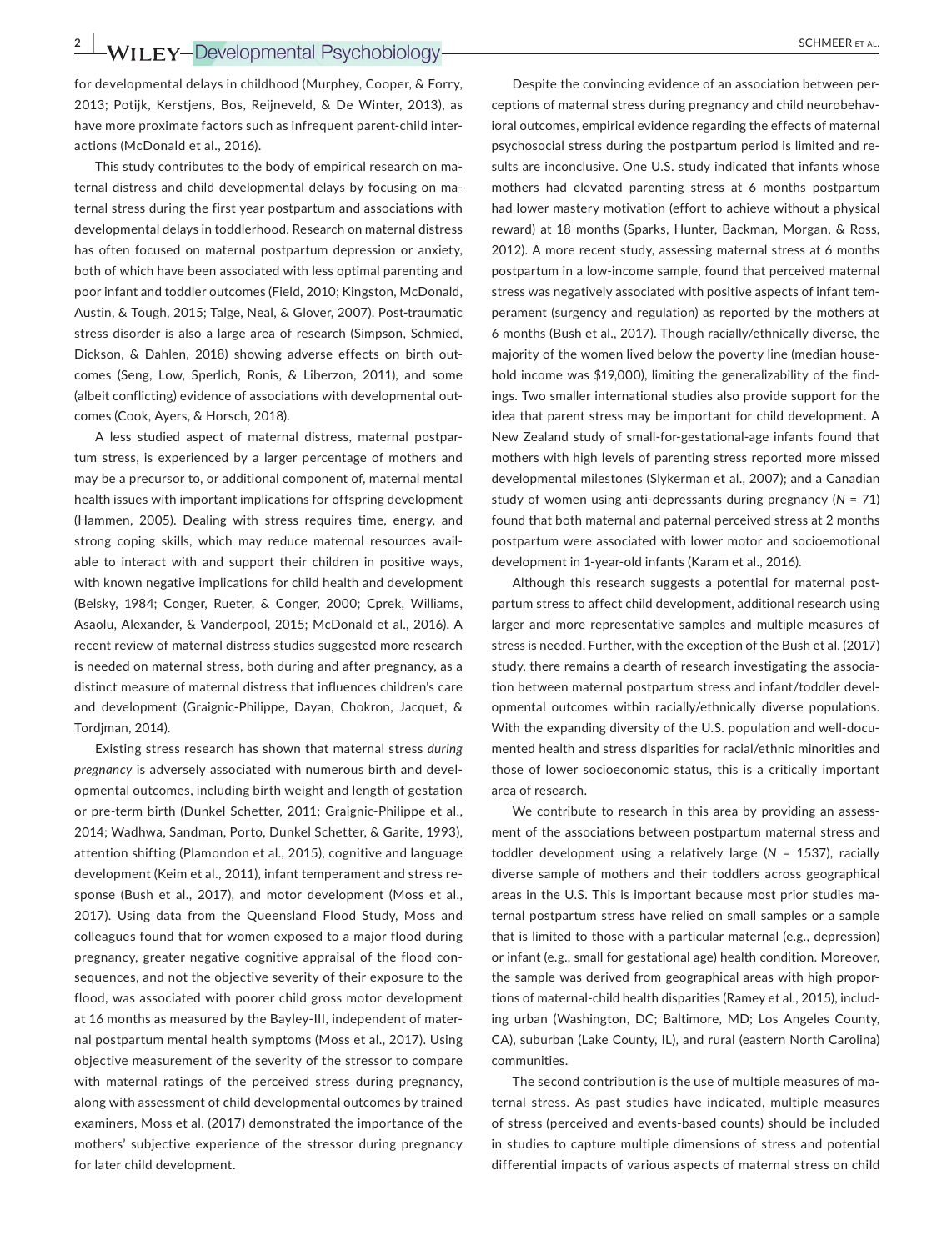outcomes (Bush et al., 2017; Dunkel Schetter, 2011; Graignic‐ Philippe et al., 2014). However, most studies to date have consid‐ ered multiple measures of stress during pregnancy but not in the postpartum period. In this study, we measure postpartum stress using indicators of perceived stress (collected prospectively), neg‐ ative life events (reported for the past year), and the number of life events experienced (reported for the past year). These measures go beyond parenting stress, capture maternal stress over a longer postpartum period than past studies, and provide an assessment of postpartum stress based on both life events experienced and prospectively reported feelings of stress.

In conducting these analyses, we further test whether prenatal stress accounts for associations between postpartum maternal stress and toddler development. Maternal psychosocial stress during pregnancy may affect both maternal postpartum stress and child devel‐ opment (DiPietro, 2012; DiPietro, Novak, Costigan, Atella, & Reusing, 2006; Dunkel Schetter, 2011; Grant, Sandman, Wing, Dmitrieva, & Davis, 2015; Sandman, Davis, Buss, & Glynn, 2012). Adjusting for stress during pregnancy allows us to control for potential lasting biological effects from prenatal stress to better assess the role of postpartum ma‐ ternal stress in increasing the risk of child developmental delays.

Similarly, we consider whether links between postnatal maternal stress and toddler development are due to poor birth outcomes or 1‐ month postnatal infant health. Poor birth outcomes and infant health problems may induce stress in mothers due to the emotional and financial strain related to caring for an unhealthy infant, while also hindering infant development (McDonald, Kingston, Bayrampour, Dolan, & Tough, 2014; Simon, Pastor, Avila, & Blumberg, 2013). Birth conditions, such as low birthweight and premature birth, have also been suggested as key factors underlying both missed developmen‐ tal milestones in infancy and later developmental delays in children (Ghassabian et al., 2016).

Our conceptual model, incorporating these contributions, is de‐ lineated in Figure 1. The primary study hypothesis is that maternal stress during the year after a birth will be associated with greater risk of toddler development delays. Although we do not test specific pathways, based on past research we expect that maternal stress may reduce emotional support, social interactions, and cognitive stim‐ ulation mothers provide for their children, resulting in an increased risk of delays (Mcfadden & Tamis‐Lemonda, 2013; Muller‐Nix et al., 2004; Schechter et al., 2017). Stress and mothers' reaction to stress in their lives may reduce their reflective capacity and sensitivity, which are critical aspects of maternal‐child interactions that shape devel‐ opment (Stacks et al., 2014; Thompson, 2008). This process may be compounded by substance use, and other ways of coping with stress, which have been associated with negative maternal behaviors and child outcomes (Brancato & Cannizzaro, 2018; Forray & Foster, 2015).

Other types of interactions between the child and father, or with other family members, may also be strained if maternal stress leads to negative or conflictual family conditions (Conger et al., 2000). Thus, high maternal postpartum stress may lead to developmen‐ tal delays through both direct mother‐toddler interactions and via other aspects of the family environment that are less conducive to toddler development. Socioeconomic status and demographic char‐ acteristics are also known to be correlated with postpartum stress (O'Campo et al., 2016), health and healthcare utilization (Seplowitz et al., 2015), quality of parent-child interactions (McDonald et al., 2016), and risk for developmental delays (Murphey et al., 2013; Potijk et al., 2013). Thus, our conceptual framework includes ma‐ ternal and family socioeconomic and demographic characteristics as part of the larger context in which the core of the model operates.

Given the lack of conclusive research on maternal postpar‐ tum stress and toddler developmental delay in general, the aim of this study is to empirically assess whether maternal stress is

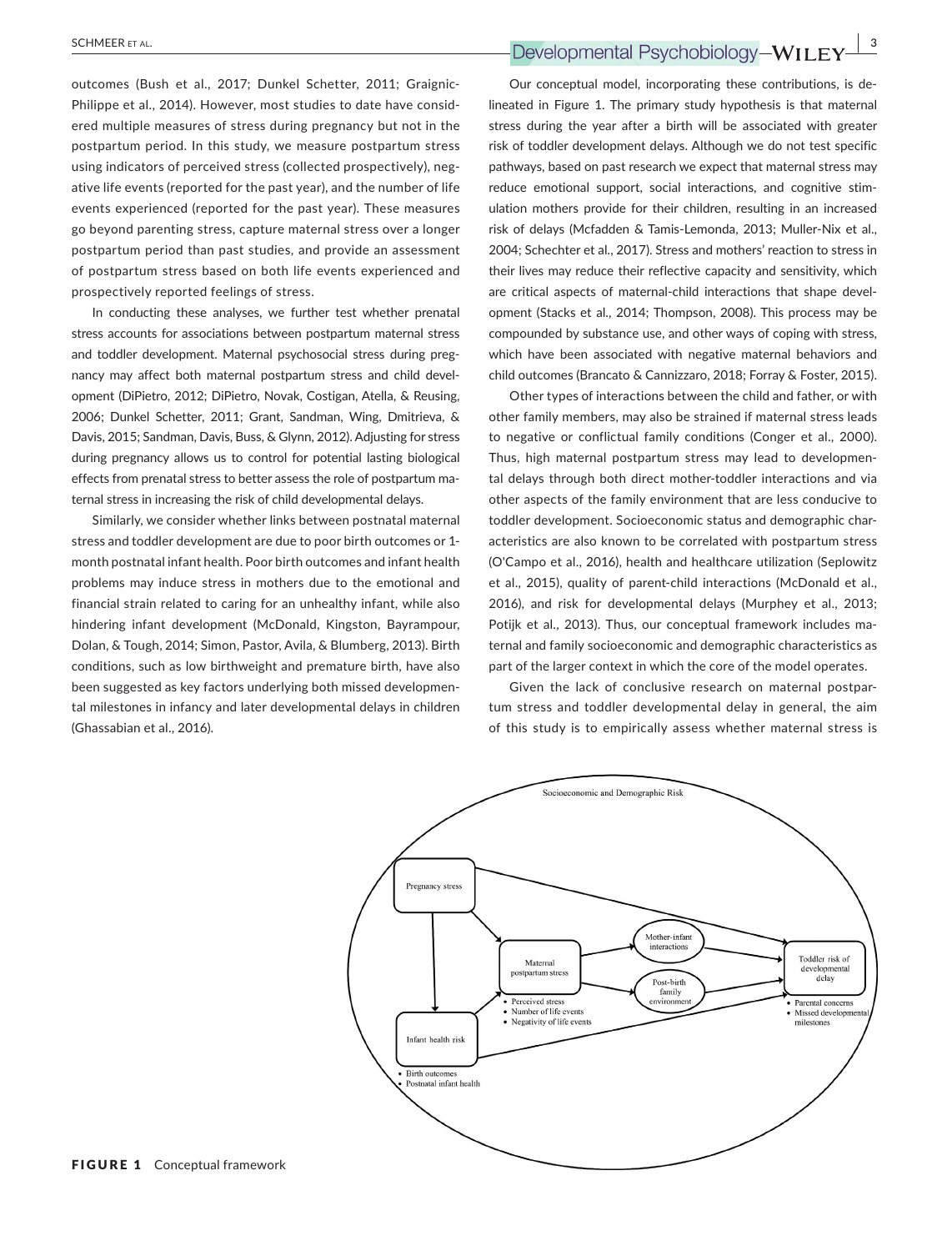**4**  $\frac{4}{\sqrt{5}}$  **WII** FY-Developmental Psychobiology **SCHMEER ET AL.** 

associated with toddler outcomes net of demographic and socioeconomic characteristics. The ability to control for pregnancy stress, birth outcomes, and postnatal infant health factors, helps us further isolate the role of maternal postpartum stress for toddler development. If maternal stress can be identified as a contributor to toddler developmental delays, net of other mater‐ nal and family conditions, it may be a potential point of leverage for improving child development and a fruitful area for further research.

### **2** | **METHOD**

#### **2.1** | **Sample**

Study participants were enrolled in the five‐site National Institute of Child Health and Human Development (NICHD) Community Child Health Network (CCHN) study, a longitudinal, multi‐site study of predominately low-income mothers and their infants. The study included three urban sites (Washington, DC; Baltimore; Los Angeles), one suburban site (Lake County, IL), and one rural site (eastern North Carolina). Women were recruited in the hospital following the birth of a child, and were eligible to participate if they were: 18–40 years old; White, Latina, or Black; English or Spanish speakers; in the tar‐ get zip codes; and not planning to be surgically sterilized. Research was conducted within prevailing ethical principles and was reviewed by relevant Institutional Review Boards. Further description of the study can be found elsewhere (Community and Child Health Network, 2019;O'Campo et al., 2016; Ramey et al., 2015).

Trained community members administered standardized inter‐ views during in‐home visits when the children were, on average, 1 month (T1), 6 months (T2), and 14 months (T3). Toddler develop‐ ment was assessed only at T3, restricting the sample to mothers who completed the T3 interview (*N* = 1,787) with toddler development data (*N* = 1,722 for PEDS and *N* = 1,696 for PEDS‐DM). This sample was further reduced by removing infants younger than 12 months (*n* = 185) from the sample for two reasons. Firstly, so that the life events measures that referred to the past year captured the postpartum period only, and not pregnancy. Secondly, because infants younger than 1 year could not be expected to pass the 1‐year mile‐ stones measured by one of the dependent variables (PEDS‐DM). This resulted in final analytical sample size of 1,537 for the PEDS outcome and 1,511 for the PEDS‐DM outcomes (due to more miss‐ ing cases for the PEDS‐DM variable).

#### **2.2** | **Measures**

#### **2.2.1** | **Toddler development**

The dependent variables are two validated measures of parent‐re‐ ported toddler development: Parental Evaluation of Development Status (PEDS) and Parental Evaluation of Development Status— Developmental Milestones (PEDS‐DM), administered during the T3 interview.

The PEDS is an instrument involving parental report that has demonstrated strong convergent validity when compared with 14 other d

evelopmental assessments and screeners (Halle, Zaslow, Moodie, & Darling‐Churchill, 2011). The areas of development referenced on the PEDS are similar to several other development measures, including: the Bayley Scales of Infant Development, Child Development Inventory, Kaufman Assessment Battery for Children, Stanford‐Binet Intelligence Scale (4th Edition), Test of Language Development, Developmental Profile‐II, Brigance Screens, and Battelle Developmental Inventory Screening Test (Halle et al., 2011).

Following standard PEDS protocol (Glascoe, 1997), mothers reported whether they were "concerned, a little concerned, or not concerned" about their child in terms of multiple aspects of develop‐ ment. Of the concerns elicited, those found to be predictive of devel‐ opmental delays are used to create the PEDS score (Glascoe, 2000, 2003). These are concerns about: the infant/child being behind oth‐ ers or unable to do what others do; how s/he talks and makes speech sounds; how well s/he gets along with others; and how s/he sees, hears, eats or sleeps or about his/her health. We created a variable indicating the number of predictive parental concerns based on the PEDS scoring sheet (Glascoe, 1997, 2003). Following recommended scoring protocol, the PEDS scores were categorized into low (no pre‐ dictive concerns), moderate (one predictive concern), and high (2+ predictive concerns) risk for developmental delay (Glascoe, 1997).

The second dependent variable, the Parental Evaluation of Development Status—Developmental Milestones (PEDS‐DM), is also validated measure of risk for developmental delay based on parental reports. However, this measure asks parents to report on specific developmental milestones across six domains: fine motor, gross motor, social‐emotional, self‐help, expressive language, and re‐ ceptive language (Brothers, Glascoe, & Robertshaw, 2008; Glascoe, 1997). The PEDS‐DM was originally developed using items from two well-validated diagnostic instruments: The Brigance Inventory of Early Development-II (IED-II), which is for children from birth to 6 to 11 years of age, and the Brigance Comprehensive Inventory of Basic Skills–Revised (CIBS‐R), which is for children in kindergarten through sixth grade. The IED‐II demonstrated strong convergent validity with scales of similar content (0.51–0.87) (Brothers et al., 2008). Halle et al. (2011) examined the relationships between the PEDS‐DM and the IED‐II/CIBS‐R and found the scores were strongly correlated.

Like PEDS, PEDS‐DM was implemented during the T3 home visit. Mothers were asked to report on 12‐month milestones, in‐ cluding whether the toddler could: make a squeeze toy squeak or try to; drink from a cup; look around for bottle when you say "where's your bottle?"; put lots of sounds together like talking; take a few steps with you holding only one of his/her hands; look for new things to play with and try to figure out how they work? Mothers answered "yes," "no," or "sometimes." A milestone was considered missed if the mother answered no or sometimes. Following PEDS‐DM protocol, we totaled the number of missed milestones per toddler and created a categorical variable of low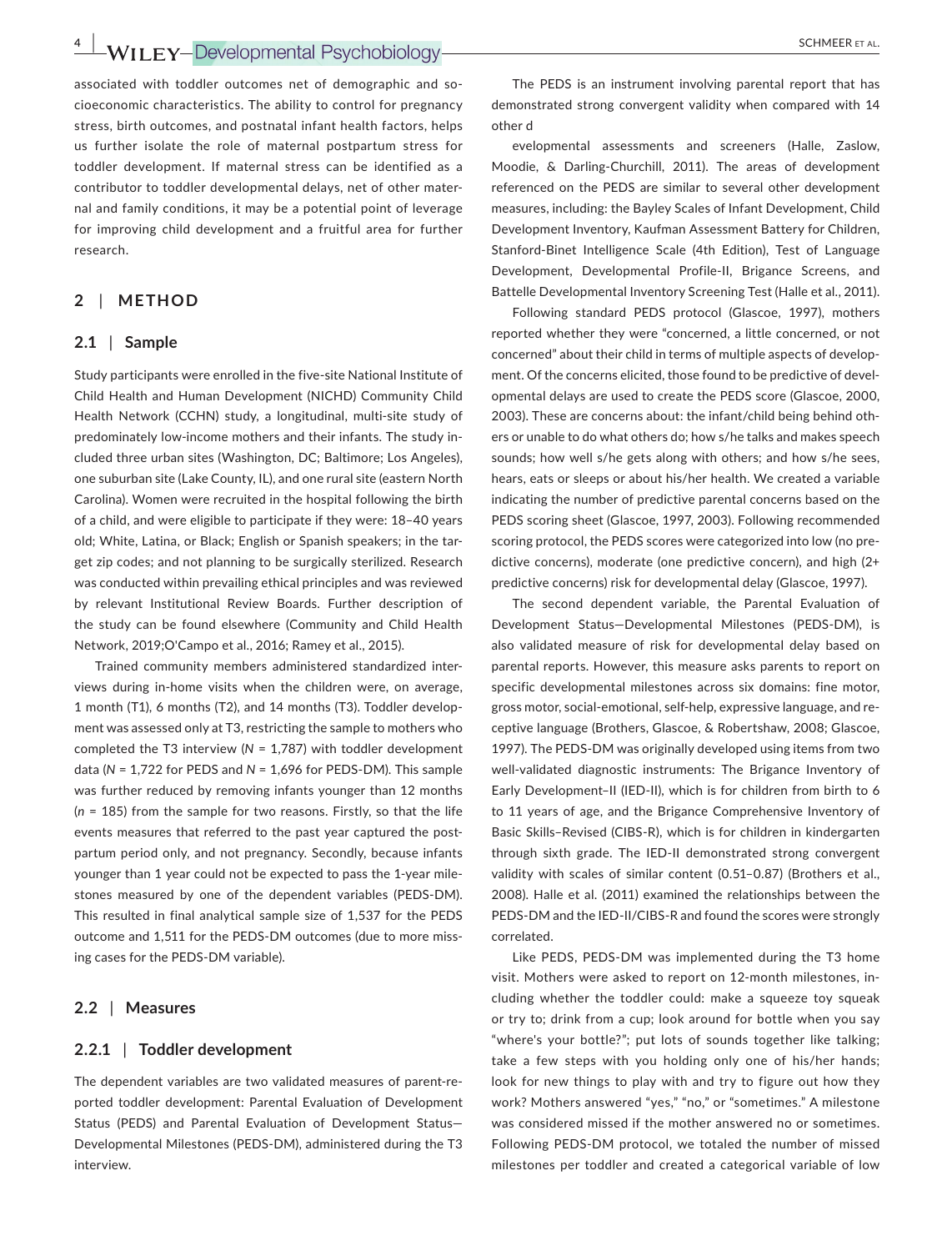(no missed milestones), moderate (1 missed milestone) and high (2+ missed milestones) risk for developmental delay (Brothers et al., 2008). Importantly, research has found that missed develop‐ mental milestones are associated with later disabilities (Ghassabian et al., 2016).

The PEDS and PEDS‐DM measures are marginally correlated in general (*r* = 0.02 in this sample), in part due to the fact that each measures somewhat distinct aspects of child development. The PEDS focuses on a broader range of developmental issues, includ‐ ing social concerns such as getting along well with others and being behind other children in development, as well as the broad category of other concerns related to hearing, seeing, eating, sleeping, and overall health. The PEDS‐DM is more specific to the child's behav‐ ioral development, and does not include social behaviors or refer to how the child compares to others. They further differ in that development is evaluated based on the level of parental concern in the PEDS, while the PEDS‐DM asked mothers to recall more specific ac‐ tions/accomplishments of their young children. Both measures may be influenced by socio‐demographic factors that affect the level of concern and milestones mothers reported. For this reason, multiple maternal characteristics were included as control variables in the re‐ gression models.

#### **2.2.2** | **Maternal postpartum stress**

Maternal postpartum stress was measured in several ways. At T3 (1 year postpartum) mothers were asked whether any items on a list of 24 major life events had occurred during the past year using a standardized assessment of stressful life events (Dominguez, Dunkel Schetter, Mancuso, Rini, & Hobel, 2005; Dunkel Schetter et al., 2013; Hobson et al., 1998; Lei & Skinner, 1980; Masuda & Holmes, 1978). The events included those they had experienced (e.g., moving, loss of a major asset, problems with relationships, high pressure at work, death of someone close, victim of crime), and events that may have occurred for someone close to them (e.g., job loss, divorce, serious illness, serious accident, problems with the police/jail). The number of life events reported to have occurred in the past year were cal‐ culated. Since this measure is skewed toward fewer events, in the analysis the square root of total life events was used.

The second stress measure is based on maternal reports of the extent of negative impact of each event they experienced in the past year. Mothers were asked to rate each life event on a seven‐point scale, from positive to negative. These scores were averaged across all the events reported by the mother to create a total score of the negativity of life events experienced in the past year. Although life event count and negative impact measures can be combined into a single indicator, research on maternal stress most commonly treats them as two distinct aspects—episodic stress and impact of stressors (Bush et al., 2017; Dominguez et al., 2005; Dunkel Schetter, 2011). Thus, we used life event count and life event negativity in the past year as separate measures of stress. This also allows us to compare our findings to recent research using life events counts (but not the impact) assessed at 6 months postpartum (Bush et al., 2017).

The third stress measure is maternal perceived stress, based on the *perceived stress scale* (PSS) measured at three time points (T1, T2, and T3) postpartum. The PSS is a gold standard in stress research and has been well-validated as a measure of stress (Cohen, Kamarck, & Mermelstein, 1983). The PSS asks about feelings and thoughts in the past month, such as feeling: upset, nervous, stressed, could not cope, out of control, overwhelmed, etc. For each of the 10 questions, mothers were asked to report how often they felt that way, from never (=0) to very often (=4). A total PSS score was calculated at each wave and then averaged across waves T1-T3 to provide a measure of chronic stress during this time period ( $\alpha$  = 0.85). In the regression models, mean PSS was log transformed due to its skewed nature and to reduce the influence of outliers.

The three measures of postpartum stress capture different as‐ pects of psychosocial stress. The number of life events score reflects mostly acute stress exposures that are associated with life instability in the past year, while negativity of life events assesses the negative impact associated with life events occurring during that time. The perceived stress score is a report of the mother's feelings of stress from any source (not only life events but also life circumstances, es‐ pecially chronic ones). Importantly, perceived stress was measured prospectively and then averaged to create the PSS score for the past year. The correlations among these three stress variables were mod‐ est. Specifically, life events number and negativity were correlated at *r* = 0.28; and average perceived stress was correlated with number of events at *r* = 0.37 and negativity of life events at *r* = 0.20.

#### **2.2.3** | **Other explanatory variables**

In assessing the maternal postpartum stress associations with tod‐ dler development, we also consider whether maternal pregnancy stress, birth conditions, or early infant health account for the postpartum stress and development associations. Pregnancy stress was measured using a standardized measure of pregnancy stress (Misra, O'Campo, & Strobino, 2001), which asked mothers during the T1 interview (1 month postpartum) about stressors including: food, shelter, health care, and transportation; money; family problems; pregnancy itself; abuse; work problems; friend problems; feeling generally overloaded; and neighborhood crime that occurred during the pregnancy. The mothers were asked to rate how these poten‐ tial stressors made them feel during pregnancy, from no stress (1) to severe stress (4). The responses on the 10 items were totaled creating a continuous measure of pregnancy stress ( $\alpha$  = 0.76). We also considered whether the extent to which the pregnancy was planned as a second measure of stress during pregnancy. Mothers reported whether they had planned to get pregnant in the month before the pregnancy. This was coded as "unplanned" if the mother reported that she did not plan the pregnancy.

Infant birth outcomes were obtained from medical records and included: low birth weight (<2,500 g), preterm birth (<37 weeks gestation), and low Apgar score (below 9) at 5 minutes after birth. Each of these was coded as a dummy variable. The Apgar score is a measure of physical health immediately after the birth, measuring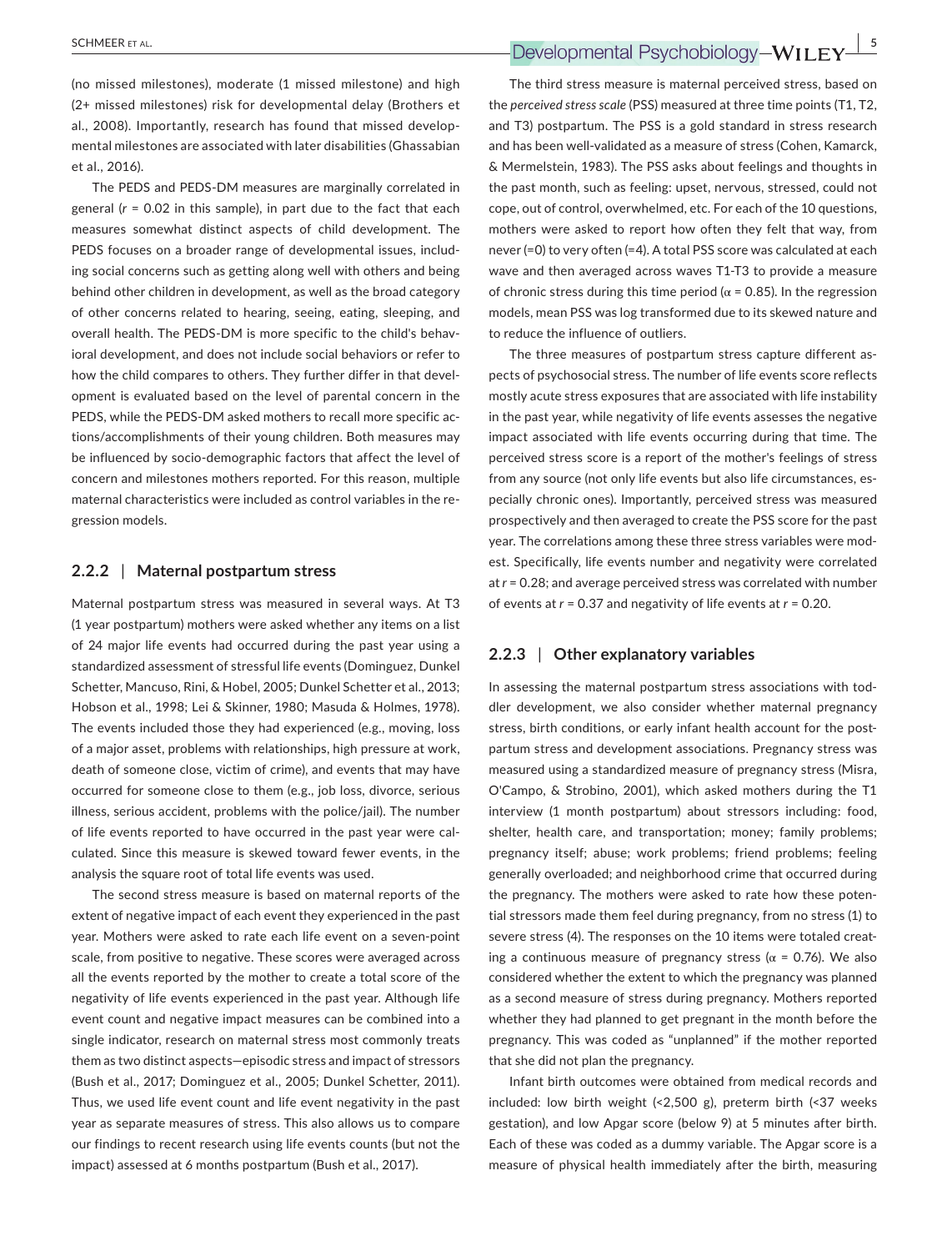**6 | WILEY-Developmental Psychobiology** *SCHMEER ET AL.* 

the baby's color, heart rate, reflexes, muscle tone and respiratory effort, with a maximum score of 10 if the baby is doing well on all. At T1 (infant age 1 month), two infant health measures were obtained through mothers' reports: whether the infant had a diagnosed hear‐ ing problem (yes/no); and infants' overall health status (rated by mothers as excellent, very good, good, fair or poor). We categorized infant poor health status as  $1 = \text{good}$ , fair, or poor versus  $0 = \text{excel}$ lent or very good. Results did not change when infant health was considered as continuous measure.

#### **2.2.4** | **Control variables**

Child demographic variables included in regression models were sex (coded as 0 = female; 1 = male), age at T3 (the time when PEDS and PEDS‐DM were administered), and whether this was the mother's first child (first born). Maternal demographic, health and socioeconomic variables included: maternal age at the time of the birth; whether the mother was pregnant again by T2 or T3; T1 postpartum depression (linear score in the Edinburgh Postnatal Depression Scale); years of education; race/ethnicity with Hispanics separated by immigrant status (non-Hispanic white, African American, Foreignborn Hispanic and U.S.‐born Hispanic); T1 marital status with the baby's father; number of children in the household at T1; and a dummy variable for family poverty (family income‐to‐poverty ratio below the federal poverty line). A dummy variable was also included for living in an urban versus suburban or rural area.

Descriptive statistics for the maternal stress, socioeconomic and demographic variables, along with the pregnancy and infant health measures, and when each measure was collected, are shown in Table 1 below. Reflecting the design of the study, this sample con‐ sists of predominantly low-income, non-white, and low-educated mothers. Average age of the toddlers was 14 months at the time of the development reports and approximately 42% were male. Ten percent of the infants had low birth weight, 13% were born pre‐ term, and 9% had low 5‐minute Apgar scores.

#### **2.3** | **Statistical analyses**

Twenty‐one percent of the sample had missing data on one or more of the explanatory variables, with most of the missing data (17%) coming from the birth outcome data that were obtained via medical chart review, and the negative impact of life events variable (10% missing). All other independent variables had negligible missing cases. Missing data were handled using multiple imputation, then deletion (MID), wherein observations with imputed outcomes are excluded from analyses, thus aiding in the minimization of poten‐ tial bias introduced by misspecification of the outcome imputation model (von Hippel, 2007).

We used multinomial logistic regression to test associations be‐ tween maternal postpartum stress and PEDS and PEDS‐DM risk cat‐ egories. Socioeconomic and demographic variables were included in all models as controls, reflecting their theoretical role as a larger contextual system in which the key variables of interest operate.

Pregnancy stress and birth/infant health variables were added in secondary models to assess how the associations between maternal postpartum stress and toddler development changed after adjusting for these factors.

To assess model fit, we used the final models (including birth variables) to calculate the proportional by-chance accuracy of the PEDS and PEDS‐DM model. In order to judge a model as a statis‐ tically significant improvement over by‐chance accuracy, the accu‐ racy rate must exceed the threshold of 25% improvement over the rate of accuracy achievable by chance (Bayaga, 2010). The threshold for the PEDS model was 62% and the overall model classification accuracy was 65%. For PEDS‐DM, the threshold was 52% and the model classification accuracy was 59%. Thus, overall, both models predicted the outcomes better than could be reasonably expected by chance. The relative predictive accuracy of each category for the PEDS model was as follows: 97% for the low risk for delay category, 7% for moderate risk for delay category, and 6% for the high risk for delay category. For the PEDS‐DM model successful prediction was 92% for the low risk for delay category, 13% for moderate risk for delay category, and 22% for the high risk for delay category.

In presenting the regression results, we calculated relative risk ratios (exponentiated coefficients) to indicate the risk of toddlers being in the moderate or high developmental delay risk categories compared to the reference group (low risk for developmental delay). A risk ratio >1 indicates higher risk and <1 lower risk of the outcome relative to the reference group. Standard errors were ad‐ justed for heteroskedasticity and geographic clustering by study site. Statistical significance level was set at *p* < 0.05.

# **3** | **RESULTS**

#### **3.1** | **Sample characteristics**

Maternal postpartum stress descriptive statistics are presented in Table 1. Mothers experienced a mean score of 5 (out of 7) on the neg‐ ative impact of life events measure. Average number of life events experienced was almost 4 (maximum of 16) during the year after the birth. With a standard deviation of three events, there was relatively large variation, and the data were skewed toward lower number of life events. Mothers' average perceived stress (PSS) ranged from 0 to 33, with a mean of 14 (see Table 1).

Table 2 shows descriptive statistics for toddler development. For PEDS, 26% of the toddlers had one predictive development concern (moderate risk of developmental delay) and 9% had two or more predictive concerns (high risk of developmental delay) by 14 months (average age). For PEDS‐DM, over a quarter (26%) were at moderate risk (missed one milestone) and almost one in five (18%) were at high risk for delay (missed two or more milestones).

#### **3.2** | **Regression results**

Table 3 shows the regression results for the PEDS (parental concerns) models. In Model 1, number of life events and perceived stress were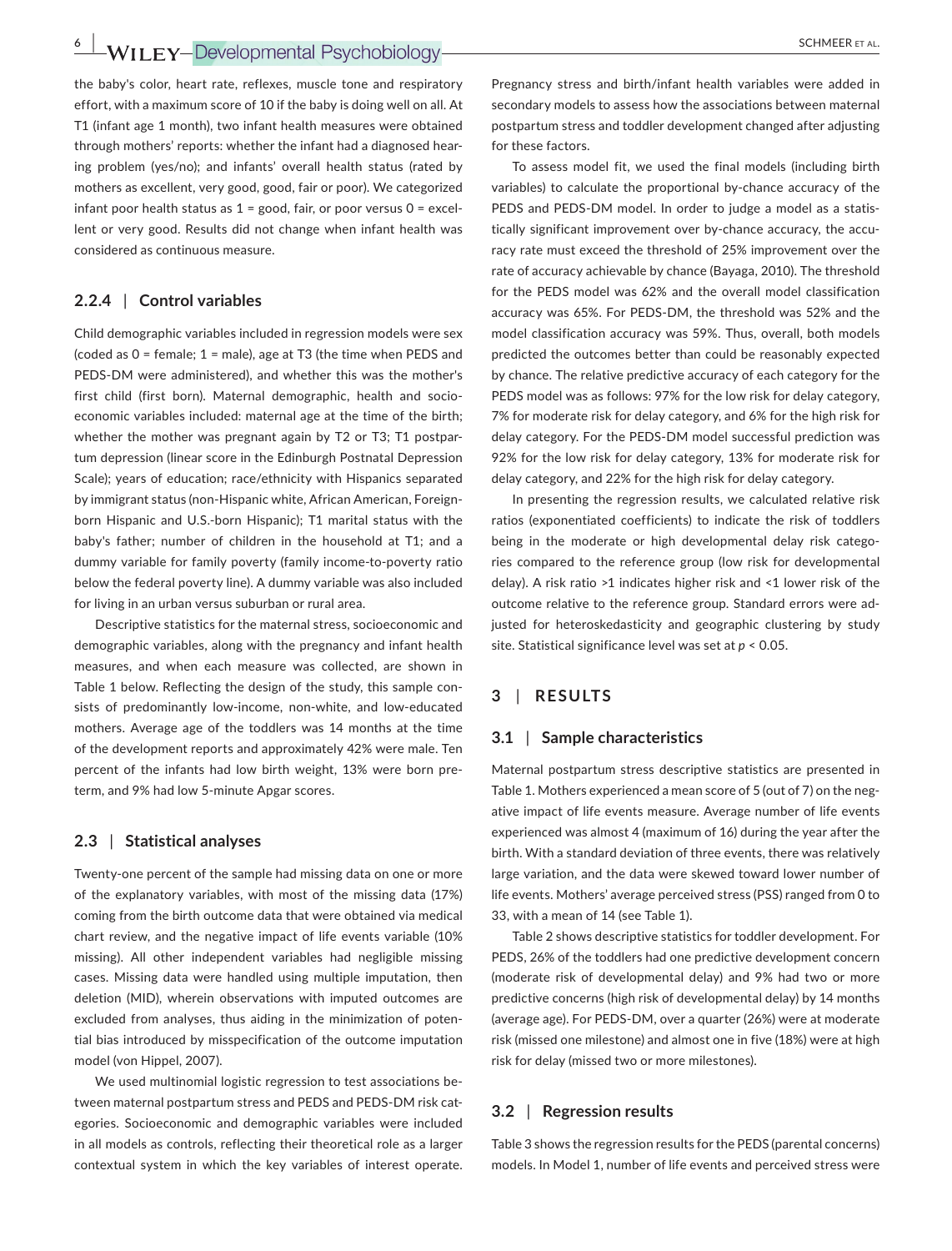#### TABLE 1 Sample characteristics of mothers and children ages 12–22 months

| Variable                                       | When collected <sup>a</sup>     | Mean or<br>percent | <b>SD</b> | <b>Min</b>     | Max            |
|------------------------------------------------|---------------------------------|--------------------|-----------|----------------|----------------|
| Maternal postpartum stress                     |                                 |                    |           |                |                |
| Life events impact                             | T <sub>3</sub>                  | 5.1                | 1.3       | $\mathbf{1}$   | $\overline{7}$ |
| Life events count                              | T <sub>3</sub>                  | 3.90               | 3.0       | $\Omega$       | 16             |
| Mean perceived stress score ( $\alpha$ = 0.85) | T1, T2, T3 averaged             | 13.6               | 5.4       | 0.67           | 33             |
| Maternal pregnancy stress                      |                                 |                    |           |                |                |
| Pregnancy stress score ( $\alpha$ = 0.76)      | T1                              | 15.6               | 4.6       | 10             | 35             |
| Pregnancy not planned                          | T1                              | 67%                |           | $\mathsf{O}$   | $\mathbf{1}$   |
| Infant health                                  |                                 |                    |           |                |                |
| Low birth weight                               | T1                              | 10%                |           | $\mathbf 0$    | $\mathbf{1}$   |
| Preterm birth (<37 weeks gestation)            | T1                              | 13%                |           | $\Omega$       | $\mathbf{1}$   |
| Low 5 min. Apgar score                         | T1                              | 9%                 |           | $\mathsf{O}$   | $\mathbf{1}$   |
| Infant hearing problem (1 month)               | T1                              | 3%                 |           | $\mathbf 0$    | $\mathbf{1}$   |
| Infant good/fair/poor health (1 month)         | T1                              | 12%                |           | $\Omega$       | $\mathbf{1}$   |
| Sociodemographic characteristics               |                                 |                    |           |                |                |
| Male                                           | T1                              | 42%                |           | $\mathbf{0}$   | $\mathbf{1}$   |
| T <sub>3</sub> age in months                   | T1                              | 14.1               | 1.4       | 12             | 22             |
| First born                                     | T1                              | 45%                |           | $\Omega$       | $\mathbf{1}$   |
| Maternal age                                   | T1                              | 26                 | 5.8       | 18             | 42             |
| Mother pregnant                                | T <sub>2</sub> & T <sub>3</sub> | 9%                 |           | $\Omega$       | $\mathbf{1}$   |
| Mother post-partum depression score            | T1                              | 4.6                | 4.6       | $\mathbf 0$    | 26             |
| Mother years of education                      | T1                              | 13                 | 2.9       | $\overline{4}$ | 23             |
| Maternal race/ethnicity                        |                                 |                    |           |                |                |
| Non-Hispanic white                             | T1                              | 23%                |           | 0              | $\mathbf{1}$   |
| African American                               | T1                              | 51%                |           | $\mathbf 0$    | $\mathbf{1}$   |
| Foreign-born Hispanic                          | T1                              | 19%                |           | $\Omega$       | $\mathbf{1}$   |
| <b>US-born Hispanic</b>                        | T1                              | 7%                 |           | $\mathbf 0$    | $\mathbf{1}$   |
| Mother relationship status with father         |                                 |                    |           |                |                |
| Married                                        | T1                              | 38%                |           | $\Omega$       | $\mathbf{1}$   |
| Non-marital cohabiting                         | T1                              | 27%                |           | $\mathsf{O}$   | $\mathbf{1}$   |
| Not married or cohabiting                      | T1                              | 35%                |           | $\mathbf 0$    | $\mathbf{1}$   |
| Family below poverty line                      | T1                              | 37%                |           | $\mathbf 0$    | $\mathbf{1}$   |
| Number of other children in household          | T1                              | 1.8                | 0.9       | $\Omega$       | 8              |
| Urban community                                | T1                              | 57%                |           | 0              | $\mathbf{1}$   |

*Note*: NICHD Community Child Health Network Study. *N* = 1537.

T1 = 1 month postpartum; T2 = 6 months postpartum; T3 = 14 months postpartum.

associated with an increased risk of a toddler being at moderate risk for developmental delays net of the infant and maternal controls. All three stress measures (negative impact of life events, number of life events, and perceived stress) were significantly associated with high risk of developmental delay, compared with low risk, as measured by the PEDS in Model 1.

Model 2 indicates a small decline in the relative risk ratios (RRRs) for the maternal postpartum stress measures when accounting for pregnancy stress and birth factors. However, the RRRs for all stress measures remained statistically significant. Model 2 also indicates that neither the pregnancy stress score nor an unplanned pregnancy was related to later toddler development as measured by PEDS. Among the birth and postnatal health indicators, infants who scored less than nine on the Apgar test had over two times higher chance of being at high risk for developmental delays in toddlerhood. A di‐ agnosed hearing problem at 1 month was associated with moderate risk, and maternal‐rated poorer infant health was associated with high risk for development delays in toddlerhood.

Of the sociodemographic control variables significant in Model 2, being male and having more children in the household were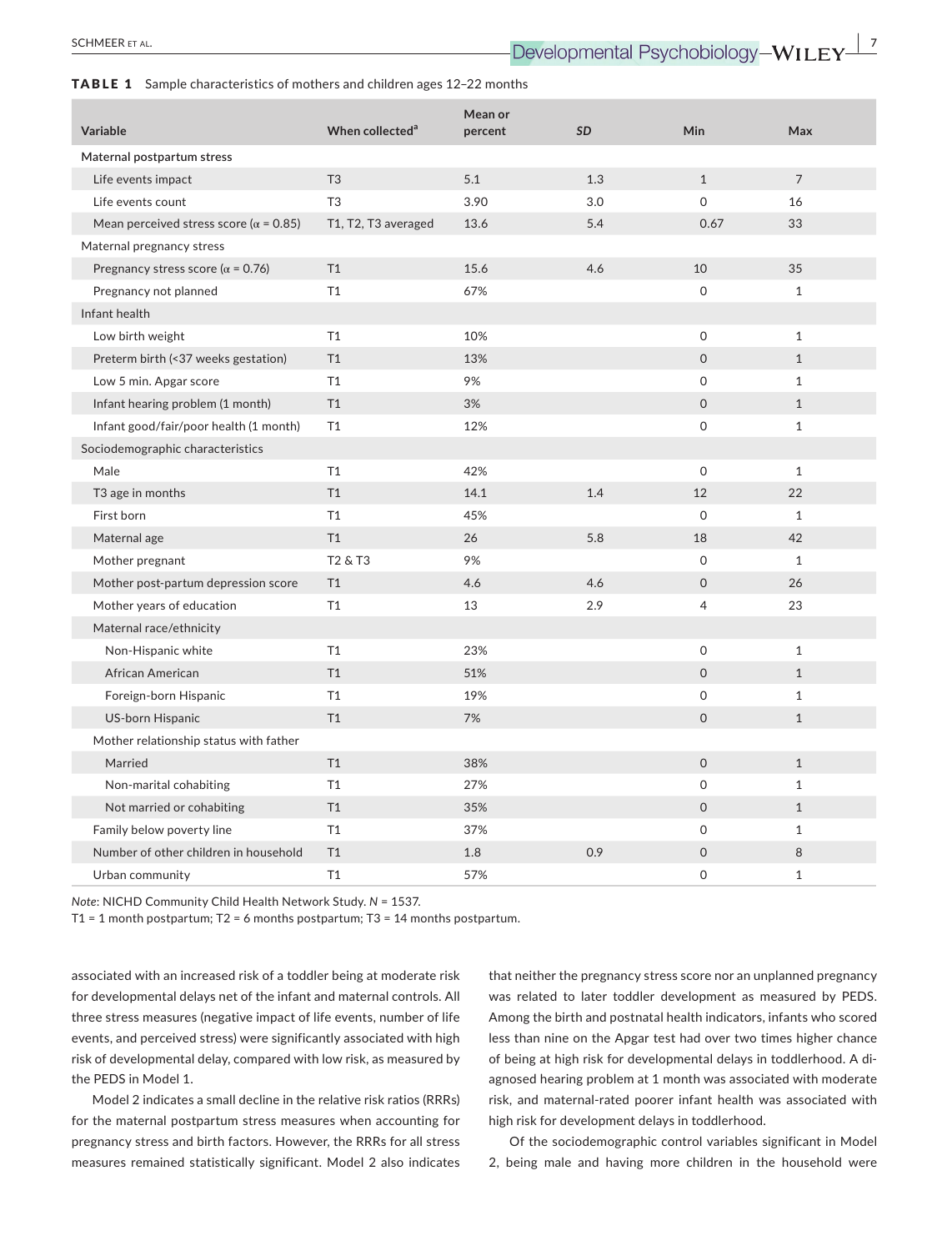**8 |**  SCHMEER et al.

associated with higher risk of delays. Having an African American mother and living in an urban area were associated with lower risk of delay (less development concerns).

The PEDS‐DM multinomial regression results are shown in Table 4. In Model 3, higher negativity of life events and average PSS score over the past year were significantly associated with both moderate and high risk for developmental delay. Each point higher on the negativity of life events scale was associated with 11% in moderate and a 16% increase in high risk for developmental de‐ lays as assessed by PEDS‐DM reports. Since the PSS score was log scaled, the relative risk ratios represent the effect of a 1% increase in the PSS score, which was associated with a an increase of 42% for moderate and 72% for high developmental delay risk, controlling for the life events measures and sociodemographic and other factors. The count of life events was not significantly associated with high risk for developmental delay, and had a negative association with the risk for moderate delay based on the PEDS‐DM reports.

Model 4 shows the results with pregnancy stress and birth/postnatal health conditions included in the PEDS‐DM model. Of these, low birth weight, low Apgar score and poorer 1‐month health were associated with high risk for toddler developmental delays (multiple missed milestones). The postpartum maternal stress associations with high developmental delay risk were slightly attenuated when controlling for pregnancy and birth factors, but the associations with moderate developmental delay risk remained unchanged.

The control variables significant in Model 4 were toddler age (older toddlers have lower risk of missing milestones), maternal age (a small positive association), mother cohabiting at birth (higher risk compared to toddlers with married mothers), and living in an urban area (lower risk compared to mothers in suburban/rural areas).

# **4** | **DISCUSSION**

We studied maternal postpartum stress as a critical factor for toddler development considering an understudied developmental outcome, risk for developmental delay, in a racially diverse and predominantly low‐income sample. Using the PEDS and PEDS‐DM, mothers reported on physical, cognitive, and social aspects of their toddlers' development. The PEDS measure indicated that 26% of the sample toddlers were at moderate and 9% at high risk for devel‐ opmental delay. This is comparable to PEDS‐based risk assessed in representative national samples, which indicate that among infants 4–24 months 14% scored in the moderate risk category and 7% in the high risk category (Murphey et al., 2013). The higher percent in the moderate risk category in this sample is due to, most likely, the recruitment of women from communities high in health disparities and socioeconomic risk factors. The percent of toddlers in the highrisk PEDS category, however, was similar to the national statistic.

The PEDS‐DM assessment revealed that 26% of the toddlers were at moderate and 18% at high risk for developmental delays due to missed milestones. We could find no national‐level data using the PEDS‐DM to compare with these results. Research applying a similar

TABLE 2 Toddler risk of developmental delays descriptive statistics, ages 12–22 months

| Variable                                                                          | Percent of<br>sample (n) |
|-----------------------------------------------------------------------------------|--------------------------|
| Parental evaluation of development status (PEDS)                                  |                          |
| No concerns (low risk of delay)                                                   | 65% (995)                |
| 1 concern (moderate risk of delay)                                                | 26% (398)                |
| 2 + concerns (high risk of delay)                                                 | 9% (144)                 |
| Parental evaluation of development status -<br>developmental milestones (PEDS-DM) |                          |
| No missed milestones (low risk of delay)                                          | 56% (844)                |
| 1 missed milestone (moderate risk of delay)                                       | 26% (400)                |
| 2 + missed milestones (high risk of delay)                                        | 18% (267)                |

*Note*: NICHD Community Child Health Network Study. *N* = 1537.

measure (the Ages and Stages Questionnaire) found 17% of 1‐year‐ old infants had missed two or more milestones in a large Canadian sample (McDonald et al., 2016). This is comparable to the percent of toddlers in the high‐risk PEDS‐DM category in the present study, which reflects two or more missed milestones (18%). Another study of 1 year olds in New Zealand found approximately 33% had missed one or more developmental milestones (Slykerman et al., 2007), which is consistent with, though lower than, the percent of toddlers missing one or more PEDS‐DM milestone in this lower‐income U.S. sample (44%).

The regression results indicated that multiple aspects of maternal postpartum stress were associated with higher risk for developmen‐ tal delays after controlling for potential confounders. The negativity of life events, count of life events, and perceived stress were inde‐ pendently associated with increased risk for developmental delays as measured by the PEDS. Higher negativity of life events and higher perceived stress scores during the year after birth were also associated with toddlers' increased risk of missed milestones according to the PEDS‐DM. We also tested interaction effects but did not find any significant interactions among the stress measures, unlike Bush et al. (2017) who found an interaction effect between their pregnancy stress measures (life events and perceived stress). The present results suggest that multiple measures of maternal stress in the year following birth (postpartum) may have unique and additive effects. These results suggest that understanding toddlers' risk for develop‐ mental delay requires understanding multiple aspects of mothers' broader social context, including major life events, their impact, and general stress perceptions reflecting more chronic demands.

There was also an unexpected negative association between the number of maternal life events in the year since birth and the tod‐ dler missing one milestone in the PEDS‐DM models. The effect of number of life events on reports of multiple missed milestones was positive but not significant in these models. Reconciling this with the PEDS findings, the PEDS‐DM results may indicate that mothers who experienced higher life events were less likely to notice and report a specific missed milestone, though they were more likely to have developmental concerns.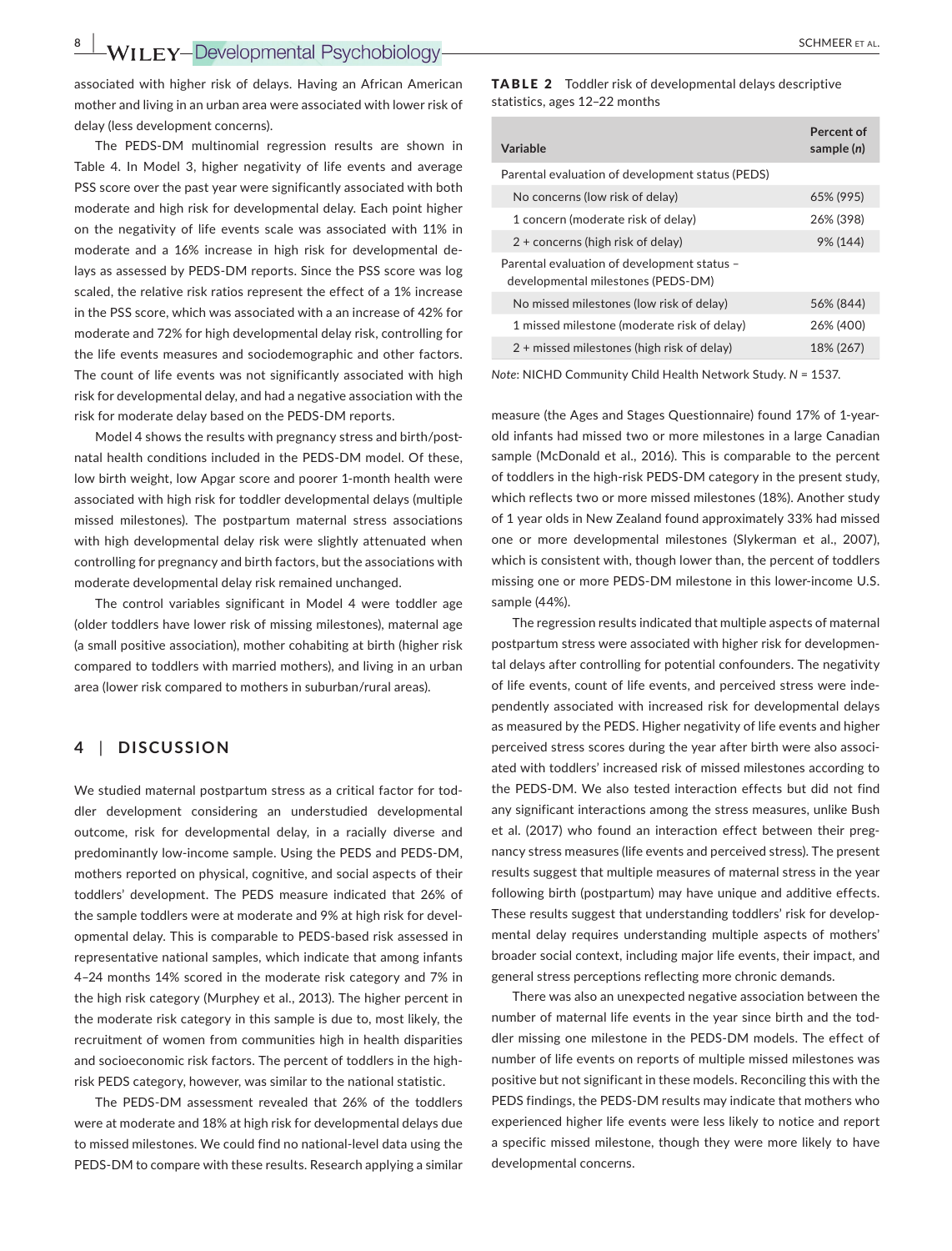| TABLE 3                                   |               |               | Multinomial logistic regression results of maternal postpartum stress associations with PEDS categories among toddlers 12-22 months |               |                    |               |            |               |
|-------------------------------------------|---------------|---------------|-------------------------------------------------------------------------------------------------------------------------------------|---------------|--------------------|---------------|------------|---------------|
|                                           | Model 1       |               |                                                                                                                                     |               | Model <sub>2</sub> |               |            |               |
|                                           | Moderate risk |               | High risk                                                                                                                           |               | Moderate risk      |               | High risk  |               |
| Variables                                 | <b>RRR</b>    | 95% CI        | <b>RRR</b>                                                                                                                          | 95% CI        | <b>RRR</b>         | 95% CI        | <b>RRR</b> | 95% CI        |
| Maternal postpartum stress                |               |               |                                                                                                                                     |               |                    |               |            |               |
| Negativity of major life<br>events        | 1.10          | $0.95 - 1.28$ | $1.17*$                                                                                                                             | $1.00 - 1.37$ | 1.10               | $0.95 - 1.28$ | $1.17*$    | $1.01 - 1.35$ |
| Count of major life events                | $1.26**$      | $1.08 - 1.47$ | $1.34***$                                                                                                                           | $1.10 - 1.62$ | $1.23*$            | $1.01 - 1.50$ | $1.31***$  | $1.07 - 1.60$ |
| Average perceived stress<br>score         | $1.82**$      | $1.38 - 2.40$ | $1.97***$                                                                                                                           | $1.24 - 3.12$ | $1.73**$           | $1.42 - 2.11$ | $1.82*$    | $1.13 - 2.94$ |
| Pregnancy stress                          |               |               |                                                                                                                                     |               |                    |               |            |               |
| Pregnancy stress score                    |               |               |                                                                                                                                     |               | 1.02               | $0.97 - 1.07$ | 1.02       | $1.00 - 1.05$ |
| Pregnancy not planned                     |               |               |                                                                                                                                     |               | 0.91               | $0.70 - 1.19$ | 0.82       | $0.51 - 1.32$ |
| Birth/postnatal health                    |               |               |                                                                                                                                     |               |                    |               |            |               |
| Low birth weight (< 5.5 g)                |               |               |                                                                                                                                     |               | 1.07               | $0.51 - 2.26$ | 1.01       | $0.43 - 2.38$ |
| Preterm birth (<37 weeks)                 |               |               |                                                                                                                                     |               | 0.91               | $0.61 - 1.37$ | 1.09       | $0.56 - 2.11$ |
| Low Apgar score at birth                  |               |               |                                                                                                                                     |               | 1.17               | $0.73 - 1.89$ | $2.27*$    | $1.21 - 4.28$ |
| Hearing problem -1 month                  |               |               |                                                                                                                                     |               | $1.87*$            | $1.01 - 3.47$ | $1.86\,$   | $0.64 - 5.44$ |
| 1 month good/fair/poor<br>health          |               |               |                                                                                                                                     |               | 1.25               | $0.69 - 2.27$ | $1.96*$    | $1.09 - 3.52$ |
| Controls <sup>a</sup>                     |               |               |                                                                                                                                     |               |                    |               |            |               |
| Male                                      | 1.07          | $0.95 - 1.21$ | $1.38*$                                                                                                                             | $1.08 - 1.77$ | 1.05               | $0.94 - 1.19$ | $1.35*$    | $1.02 - 1.79$ |
| Toddler age (T3)                          | $1.09*$       | $1.01 - 1.18$ | 1.07                                                                                                                                | $0.94 - 1.22$ | 1.10               | $1.00 - 1.21$ | 1.08       | $0.93 - 1.25$ |
| First-born                                | 0.91          | $0.66 - 1.25$ | 1.38                                                                                                                                | $0.98 - 1.94$ | 0.92               | $0.67 - 1.27$ | 1.39       | $1.00 - 1.93$ |
| Maternal age                              | 1.00          | $0.99 - 1.02$ | 1.02                                                                                                                                | $0.98 - 1.06$ | 1.00               | $0.99 - 1.02$ | 1.01       | $0.97 - 1.06$ |
| Mother pregnant T2 or T3                  | $1.30*$       | $1.01 - 1.68$ | 1.09                                                                                                                                | $0.61 - 1.94$ | $1.30*$            | $1.01 - 1.67$ | 1.03       | $0.58 - 1.83$ |
| Maternal postpartum<br>depression         | 0.98          | $0.96 - 1.01$ | 1.01                                                                                                                                | $0.95 - 1.08$ | 0.98               | $0.95 - 1.01$ | 1.01       | $0.95 - 1.07$ |
| Mother years of education                 | 1.03          | $0.98 - 1.08$ | 1.05                                                                                                                                | $0.95 - 1.15$ | 1.03               | $0.98 - 1.09$ | 1.05       | $0.96 - 1.17$ |
| Family in poverty                         | 0.87          | $0.75 - 1.01$ | 1.26                                                                                                                                | $0.89 - 1.78$ | 0.85               | $0.72 - 1.01$ | 1.20       | $0.86 - 1.67$ |
| Mother U.S.-born<br>Hispanic <sup>b</sup> | $1.31\,$      | $0.77 - 2.21$ | 0.97                                                                                                                                | $0.40 - 2.33$ | $1.31\,$           | $0.76 - 2.26$ | 0.95       | $0.39 - 2.33$ |
| Mother Hispanic<br>immigrant <sup>b</sup> | 1.52          | $0.73 - 3.15$ | 1.23                                                                                                                                | $0.84 - 1.80$ | 1.46               | $0.73 - 2.93$ | 1.09       | $0.73 - 1.64$ |
| Mother African American <sup>b</sup>      | $0.85**$      | $0.75 - 0.96$ | $0.48**$                                                                                                                            | $0.36 - 0.64$ | $0.85*$            | $0.74 - 0.98$ | $0.46**$   | $0.33 - 0.63$ |
|                                           |               |               |                                                                                                                                     |               |                    |               |            | (Continues)   |

**SCHMEER** ET AL.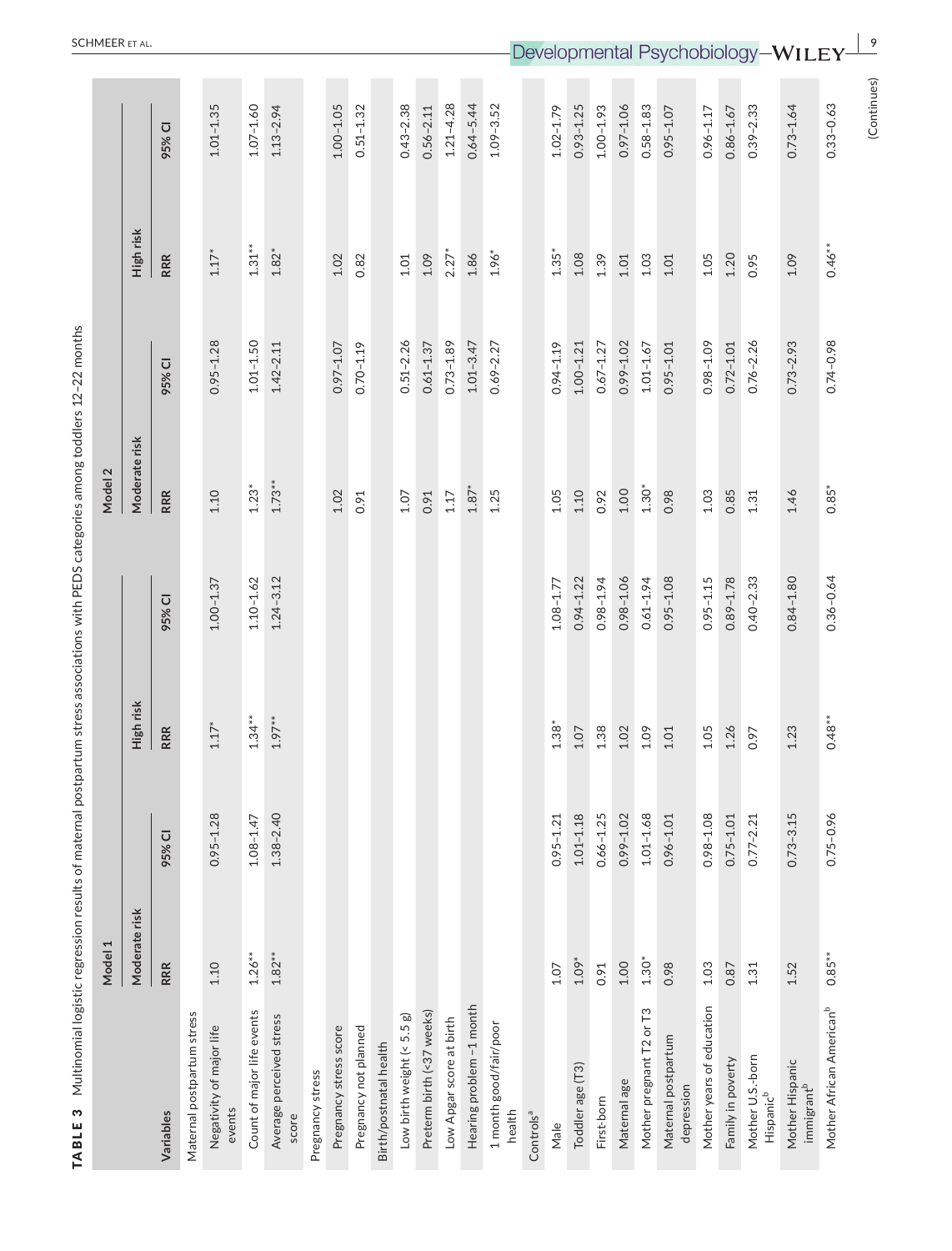$0.43 - 0.93$  $1.08 - 1.51$ 

 $1.27***$  $0.63*$ 

 $0.74 - 1.09$ 

 $0.53 - 1.11$ 

 $0.85 - 1.87$  $0.70 - 1.75$ 

1.26  $1.11$ 

 $0.77 - 1.34$  $0.67 - 1.42$ 

95% CI

RRR

High risk

Our second goal was to assess the role of pregnancy stress and birth or early infant health conditions in accounting for the mater ‐ nal postpartum stress‐toddler development link. Prenatal stress and unplanned pregnancies were not associated with toddlers' risk of developmental delays in this study. The lack of significant results for pregnancy stress was somewhat divergent from existing research showing that pregnancy stress is associated with birth and infant outcomes (Bush et al., 2017; Shapiro, Fraser, Frasch, & Seguin, 2013; Wadhwa et al., 1993). This may be due, in part, to the use of mater ‐ nal‐reported developmental outcomes assessed 1–2 years after the pregnancy. However, these results are consistent with the Bush et al. (2017) study that found pregnancy life events count was not associ ‐ ated with 6‐month infant temperament as reported by the mothers, but was associated with biologically measured reactivity in infants.

Of the birth and early infant health indicators, lower Apgar scores and low birth weight were important predictors of high risk for devel ‐ opmental delay. This is consistent with past research reporting that low birth weight was associated with later possible and probable de ‐ velopmental delays based on parent‐reported concerns (Simon et al., 2013). The effect of a low Apgar score on both measures of toddler development is a relatively new finding that should be explored in fu ‐ ture research. In addition, in the present study, infants whose mothers reported poorer overall health and a hearing problem at one month of age were at elevated risk for developmental delays in toddlerhood.

Importantly, even when accounting for birth and 1‐month post ‐ partum infant health conditions, as well as postpartum depression, maternal postpartum stress as measured by negativity of life events and perceived stress were consistently significant predictors of risk for developmental delay in both the PEDS and PEDS‐DM models. Our findings related to postpartum stress corroborate prior research showing that mothers with higher postpartum parenting stress had infants with less optimal development outcomes (Slykerman et al., 2007; Sparks et al., 2012). Postpartum maternal stress also has been associated with infant temperament in a study of infants in the U.S. (Bush et al., 2017) and toddlers in China (Lin et al., 2017). This study contributes to this growing body of research indicating the potential importance of maternal stress following a birth as a risk factor for infant and toddler development.

There are several limitations to this study. Although extensive control variables were included in the regression models, causality cannot be inferred due to, in part, the inability to account for un ‐ observed maternal/family characteristics. Of particular concern is the potential unobserved bias involved in mothers reporting of both stress and toddler developmental outcomes. For example, symp ‐ toms of trauma or substance use among mothers, which were not included in the present study, may affect their reports of stress and their child's development.

Given that the outcomes studied here were limited to maternal‐ reports, future research would benefit from assessing toddler devel ‐ opmental outcomes by trained observers in connection with maternal stress reports. However, recent research does suggest that paren ‐ tal reports are preferred over questions of disability diagnosis used in national studies of developmental disabilities (Zablotsky, Black,

**RRR 95% CI RRR 95% CI RRR 95% CI RRR 95% CI Moderate risk High risk Moderate risk High risk** 95% CI Moderate risk Model 2 **Model 1 Model 2 RRR** 95% CI **High risk** RRR 95% CI Moderate risk Vlodel 1 RRR Variables **Variables**

TABLE 3 (Continued)

 $\infty$ 

TABLE

(Continued)

Mother cohabiting at birth<sup>c</sup> 0.98 0.98 0.98 1.16 0.77–1.25 1.16 0.83–1.62 1.02 1.26 1.26 1.26 1.26 1.26 1.87–1.87 Mother single at birth<sup>c</sup> 0.70–1.15 0.93 0.93 0.97 0.9742 0.97 0.9753–1.75 0.97 0.975 0.977 0.9742 1.11 0.70–1.75 # other children in home 0.89 0.75–1.06 1.22\* 1.04–1.44 0.90 0.74–1.09 1.27\*\* 1.08–1.51

 $1.16$ 0.97

 $0.70 - 1.25$  $0.77 - 1.25$ 

> 0.93 0.89

> # other children in home Mother single at birth<sup>c</sup>

0.98

Mother cohabiting at birth<sup>c</sup>

 $0.83 - 1.62$  $0.53 - 1.76$ 

1.02

0.97 0.90 0.77

 $1.04 - 1.44$ 

 $1.22*$ 

 $0.75 - 1.06$ 

Urbanarea 0.75 0.75 0.75 0.77 0.52+1.0.52+1.0.53=1.0.08 0.77-1.0.53+ 0.62\* 0.62\* 0.62\* 0.77 0.75 0.40-0.94  $0.61*$  $0.52 - 1.08$ Note: NICHD Community Child Health Network Study. N = 1537. *Note*: NICHD Community Child Health Network Study. *N* = 1537. 0.75 Urban area

aAssessed at T1 unless otherwise noted. Assessed at T1 unless otherwise noted.

bRef: Mother non‐Hispanic white. Pef: Mother non-Hispanic white.

cRef: Mother married at birth. 'Ref: Mother married at birth.

\**p* < 0.05,

\*\**p* < 0.01.

 $\texttt{LO.O} > d_\ast,$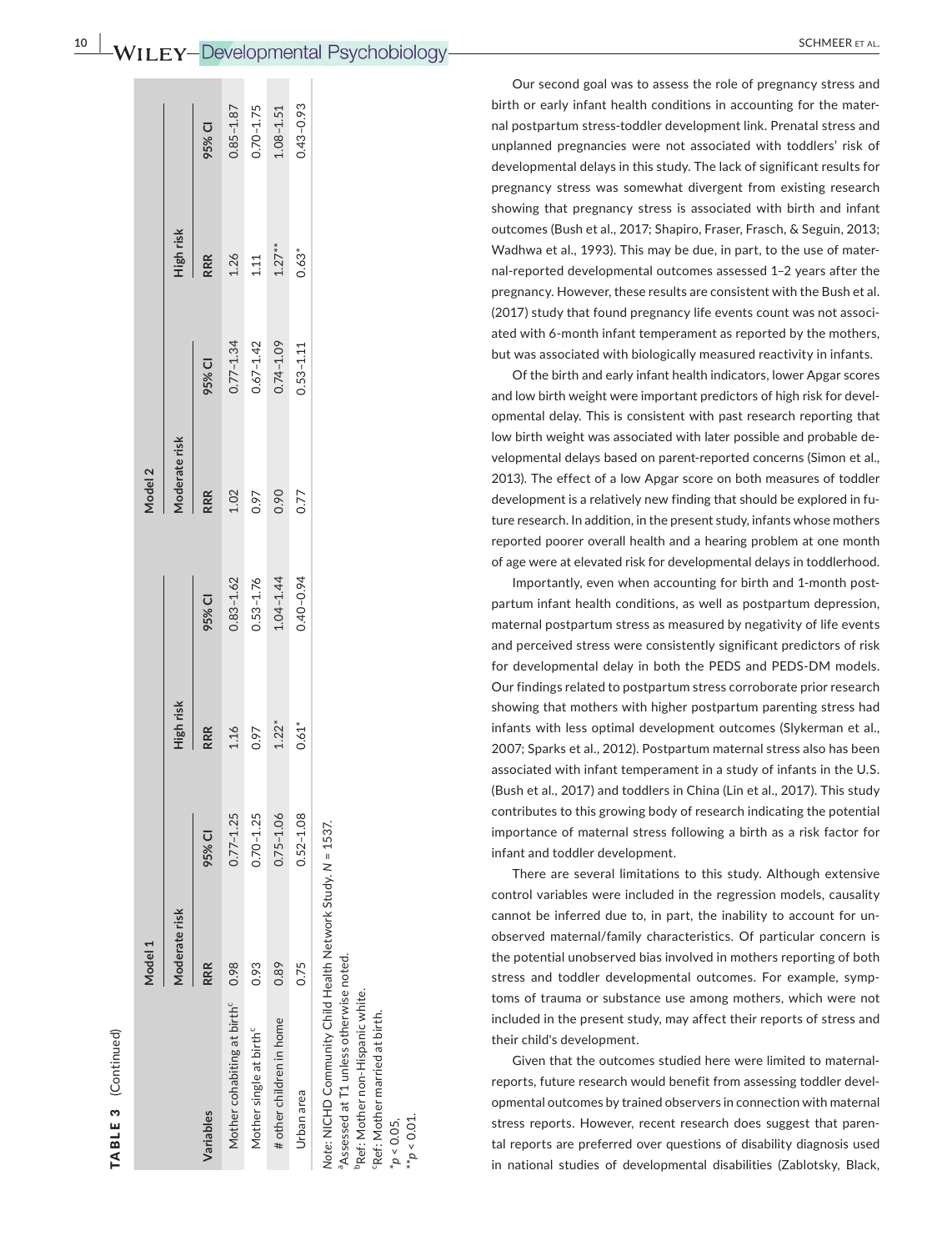| TABLE 4 Multinomial logistic regression results of maternal postpartum stress associations with PEDS-DM categories among toddlers 12-22 months |               |               |            |               |               |               |            |               |
|------------------------------------------------------------------------------------------------------------------------------------------------|---------------|---------------|------------|---------------|---------------|---------------|------------|---------------|
|                                                                                                                                                | Model 3       |               |            |               | Model 4       |               |            |               |
|                                                                                                                                                | Moderate risk |               | High risk  |               | Moderate risk |               | High risk  |               |
| Variables                                                                                                                                      | RRR           | 95% CI        | <b>RRR</b> | 95% CI        | <b>RRR</b>    | 95% CI        | <b>RRR</b> | 95% CI        |
| Maternal stress                                                                                                                                |               |               |            |               |               |               |            |               |
| Negativity of major life<br>events                                                                                                             | $1.11*$       | $1.02 - 1.20$ | $1.16*$    | $1.02 - 1.33$ | $1.11***$     | $1.03 - 1.20$ | $1.16*$    | $1.01 - 1.33$ |
| Count of major life events                                                                                                                     | $0.87*$       | 0.79-0.97     | 1.06       | $0.82 - 1.36$ | 0.90*         | $0.82 - 0.99$ | 1.05       | $0.86 - 1.29$ |
| Average perceived stress<br>score                                                                                                              | $1.42**$      | $1.16 - 1.74$ | $1.72*$    | $1.13 - 2.61$ | $1.42**$      | $1.16 - 1.74$ | $1.63*$    | $1.03 - 2.59$ |
| Pregnancy stress                                                                                                                               |               |               |            |               |               |               |            |               |
| Pregnancy stress score                                                                                                                         |               |               |            |               | 0.98          | $0.95 - 1.02$ | 1.01       | $0.98 - 1.05$ |
| Pregnancy not planned                                                                                                                          |               |               |            |               | $1.20**$      | $1.06 - 1.36$ | 0.79       | $0.55 - 1.12$ |
| Birth/postnatal health                                                                                                                         |               |               |            |               |               |               |            |               |
| Low birth weight (<5.5 g)                                                                                                                      |               |               |            |               | 1.44          | $0.70 - 2.96$ | $2.34***$  | $1.43 - 3.83$ |
| Preterm birth (<37 weeks)                                                                                                                      |               |               |            |               | 1.17          | $0.86 - 1.58$ | 1.28       | $0.80 - 2.04$ |
| Low Apgar score at birth                                                                                                                       |               |               |            |               | $1.17\,$      | $0.73 - 1.89$ | $1.62*$    | $1.05 - 2.50$ |
| Hearing problem -1 month                                                                                                                       |               |               |            |               | 1.68          | $0.65 - 4.35$ | 2.52       | $0.45 - 14.0$ |
| 1 month good/fair/poor<br>health                                                                                                               |               |               |            |               | $1.67**$      | $1.39 - 2.01$ | $1.97*$    | $1.08 - 3.58$ |
| Controls <sup>a</sup>                                                                                                                          |               |               |            |               |               |               |            |               |
| Male                                                                                                                                           | 1.14          | $0.91 - 1.43$ | 1.99       | $0.92 - 4.28$ | 1.15          | $0.90 - 1.46$ | 2.01       | $0.89 - 4.54$ |
| Toddler age (T3)                                                                                                                               | $0.87**$      | $0.79 - 0.96$ | $0.76***$  | $0.70 - 0.83$ | $0.87**$      | $0.78 - 0.96$ | $0.77***$  | $0.70 - 0.83$ |
| First-born                                                                                                                                     | 1.17          | $0.97 - 1.42$ | 0.64       | $0.36 - 1.16$ | 1.16          | $0.94 - 1.45$ | 0.65       | $0.38 - 1.11$ |
| Maternal age                                                                                                                                   | 1.03          | $1.00 - 1.07$ | $1.05***$  | $1.02 - 1.08$ | 1.03          | $1.00 - 1.07$ | $1.04*$    | $1.00 - 1.07$ |
| Mother pregnant T2 or T3                                                                                                                       | 0.72          | $0.40 - 1.30$ | 0.77       | $0.36 - 1.68$ | 0.71          | $0.39 - 1.30$ | 0.69       | $0.32 - 1.51$ |
| Maternal postpartum<br>depression                                                                                                              | 0.98          | $0.95 - 1.01$ | $1.02***$  | $1.01 - 1.04$ | 0.99          | $0.95 - 1.02$ | 1.01       | $0.99 - 1.04$ |
| Mother years of education                                                                                                                      | 1.03          | $0.98 - 1.08$ | 1.05       | $0.99 - 1.10$ | 1.04          | 0.99-1.09     | 1.05       | $1.00 - 1.11$ |
| Family in poverty                                                                                                                              | $0.78***$     | $0.65 - 0.93$ | 1.07       | $0.74 - 1.54$ | $0.75**$      | $0.64 - 0.89$ | 1.02       | $0.66 - 1.58$ |
| Mother U.S.-born<br>Hispanic <sup>b</sup>                                                                                                      | 1.00          | $0.35 - 2.87$ | 1.99       | $0.93 - 4.25$ | 0.93          | $0.32 - 2.72$ | 1.79       | $0.83 - 3.86$ |
| Mother Hispanic<br>immigrant <sup>b</sup>                                                                                                      | 1.15          | $0.60 - 2.22$ | 1.05       | $0.45 - 2.44$ | 1.03          | $0.54 - 1.98$ | 0.87       | $0.39 - 1.94$ |
| Mother African American <sup>b</sup>                                                                                                           | 0.79          | $0.46 - 1.36$ | 0.61       | $0.29 - 1.30$ | 0.72          | $0.42 - 1.24$ | 0.54       | $0.24 - 1.22$ |
| Mother cohabiting at birth <sup>c</sup>                                                                                                        | 0.99          | $0.74 - 1.34$ | $1.34***$  | $1.16 - 1.55$ | 0.99          | $0.74 - 1.33$ | $1.41***$  | $1.18 - 1.69$ |
|                                                                                                                                                |               |               |            |               |               |               |            | (Continues)   |

**SCHMEER** ET AL. **11**<br> **Developmental Psychobiology—WII EV**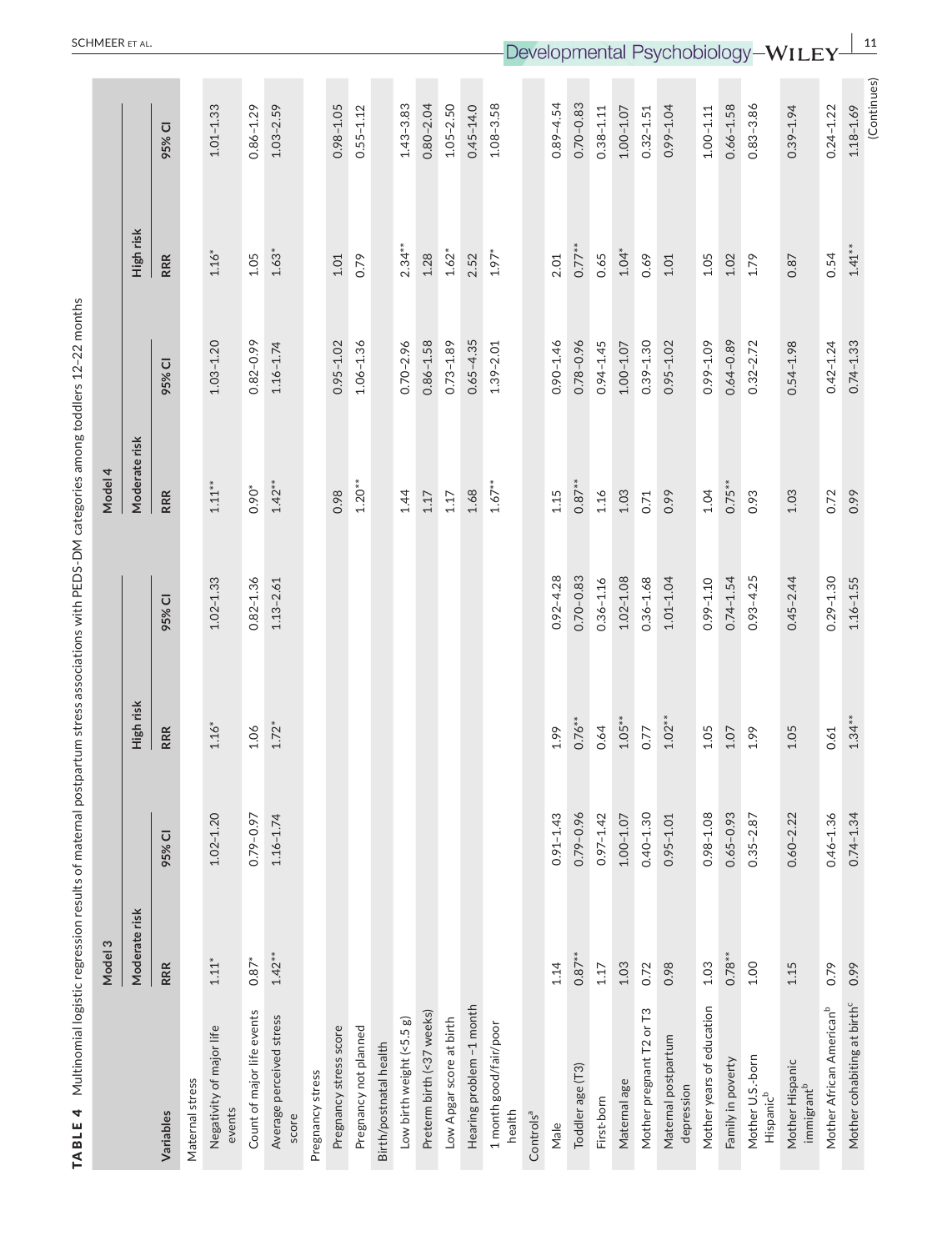| $\sim$ | $\frac{12}{12}$ WILEY-Developmental Psychobiology- | <b>SCHMEER</b> |
|--------|----------------------------------------------------|----------------|
|        |                                                    |                |

& Blumberg, 2017). Lower SES family conditions, along with other parental and family disadvantages, may impede parents' ability to connect with pediatricians and to obtain diagnosed disorders. Thus, parental evaluations may be especially important for capturing po ‐ tential developmental delays among children in disadvantaged pop ‐ ulations. Further, while it is important to understand maternal stress and development among low-income children, the findings from this study cannot be generalized to more advantaged populations.

A further limitation is our inability to establish causal direction of the significant associations between maternal stress and child develop ‐ ment, due to potential dynamic, bidirectional effects. For instance, one study indicated that declines in infant cognitive skills over time were as ‐ sociated with increased parenting stress among mothers with preterm infants (Brummelte, Grunau, Synnes, Whitfield, & Petrie‐Thomas, 2011). Thus, some of the associations found in the present study may be due to bidirectional process whereby stress affects developmental delays, and delays affect stress over time (Baker et al., 2003).

Another study limitation was the use of pregnancy stress mea ‐ sures that were necessarily retrospective and did not parallel the post-partum measures. Though we aimed to control for pregnancy stress using the measure available, we cannot rule out that some part of postpartum stress was a continuation of prenatal stress that carried over after birth. Studies that consider both pregnancy and postpartum stress are rare. One study found both to be important for infant outcomes, although prenatal and postnatal perceived stress were not included simultaneously in the models, and life events were not measured during the postpartum period, making it difficult to draw conclusions about pre‐ versus postpartum stress effects (Bush et al., 2017).

Finally, findings of this study are limited by the use of devel ‐ opmental outcomes assessed at only one point in time, which pre ‐ vented testing how maternal stress and child developmental delay risks changed over time. Longitudinal data on outcomes would allow further inference as to how maternal stress exerts influence over time, and whether the early developmental disadvantages reported here accumulate with age or may be ameliorated by environmental conditions and/or health care in early childhood.

Notwithstanding these limitations, this study builds on existing research that suggests that maternal stress in the postpartum period needs attention in research, policy, and practice. It is an understudied source of risk within the family environment that likely operates in concert with other family conditions and contextual factors to impede toddler development. In this study, we advanced existing research by considering multiple measures of maternal stress, accounting for pregnancy stress and infant health conditions, and by using two vali ‐ dated, global measures of child developmental risk. The inclusion of a lower-income, ethnically diverse, and relatively large sample provided evidence applicable to a broader population than in previous studies, and advances our understanding of potential maternal stress risks for toddler development delays in racially diverse and low‐resourced fam ‐ ilies. Given that pregnancy and birth conditions did not fully account for the associations between maternal postpartum stress and risk of toddler developmental delays, these findings suggest the potential

 $0.99 - 1.23$  $0.25 - 0.85$  $3.96 - 1.76$ # other children in home 1.07 0.97–1.18 1.05 0.92–1.20 1.07 0.96–1.18 1.10 0.99–1.23 Urbanarea 0.45\*\* 0.45\*\* 0.45\*\* 0.45\*\* 0.45\*\* 0.45\* 0.44\* 0.47\* 0.46\* 0.46\* 0.46\* 0.46\* 0.46\* 0.46\* 0.46\* 0.46\* Mother single at birthc 1.18 0.75–1.85 1.15 0.84–1.57 1.17 0.75–1.80 1.30 0.96–1.76 95% CI **RRR 95% CI RRR 95% CI RRR 95% CI RRR 95% CI** High risk **Moderate risk High risk Moderate risk High risk** 1.30  $1.10$  $0.46*$ RRR  $0.75 - 1.80$  $0.96 - 1.18$  $0.26 - 0.83$ 95% CI Moderate risk Model 4 **Model 3 Model 4**  $0.46**$ RRR 1.07 1.17  $0.92 - 1.20$  $0.23 - 0.84$  $0.84 - 1.57$ 95% CI High risk 1.05  $0.44*$ RRR 1.15  $0.75 - 1.85$  $0.97 - 1.18$  $0.24 - 0.82$ Note: NICHD Community Child Health Network Study. N = 1511. *Note*: NICHD Community Child Health Network Study. *N* = 1511. 95% CI Moderate risk Model 3  $0.45**$ aAssessed at T1 unless otherwise noted.  $1.07$ <sup>a</sup>Assessed at T1 unless otherwise noted. RRR 1.18 # other children in home Mother single at birth<sup>c</sup> Urban area Variables **Variables**

TABLE 4 (Continued)

TABLE 4

(Continued)

bRef: Mother non‐Hispanic white. PRef: Mother non-Hispanic white.

cRef: Mother married at birth. FRef: Mother married at birth.

\**p* < 0.05, \*\**p* < 0.01.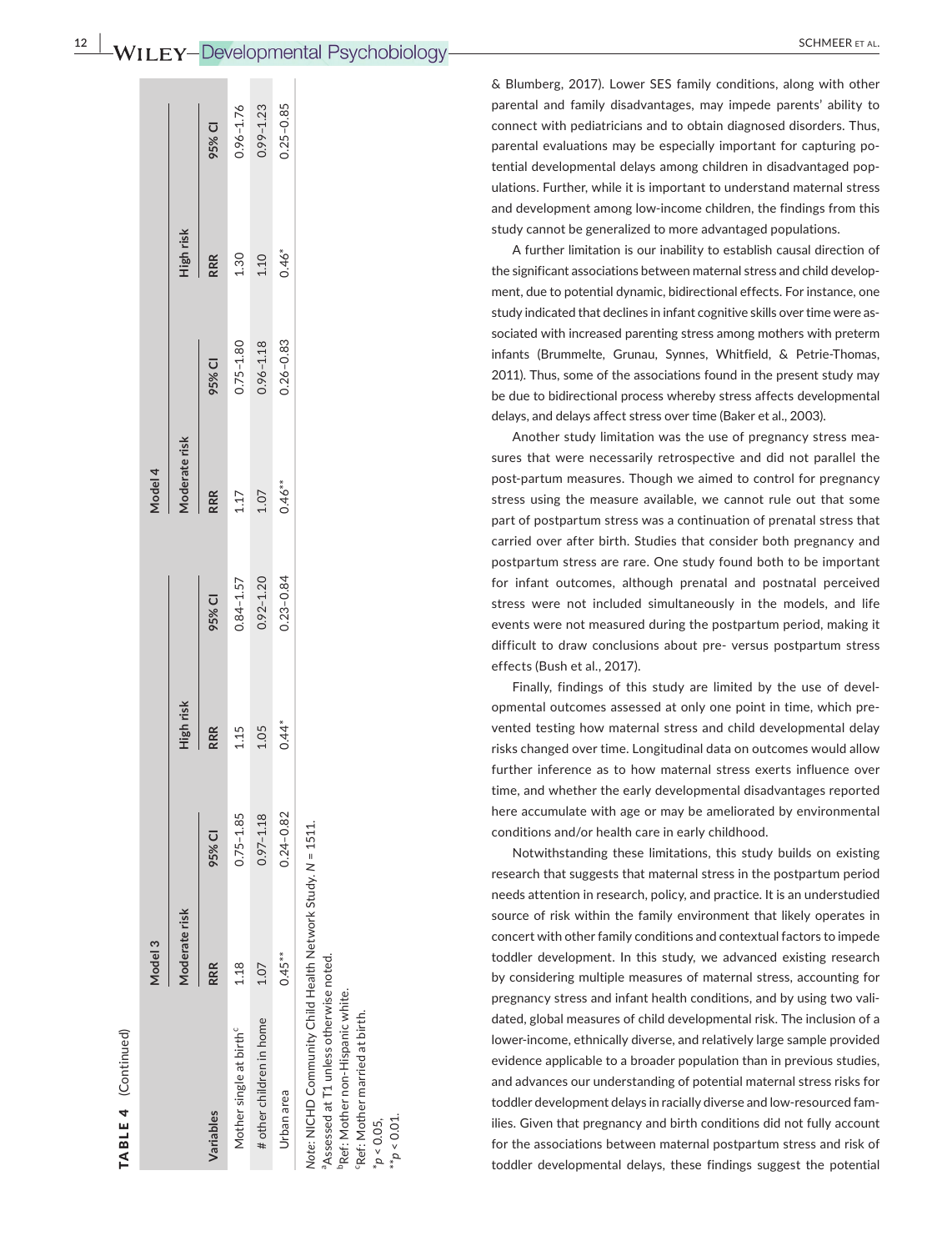importance of providing support to mothers and their families in the postpartum period in addition to prenatal support.

These findings should be further tested in future research to de‐ lineate the potential sources of maternal postpartum stress and the mechanisms through which they shape child development and influence long‐term outcomes. Although we theorized that diminished parent‐child interactions and family conflict and strain may be main pathways through which maternal postpartum stress could affect toddler developmental risks, future studies should empirically test these and other potential mechanisms; such as, maternal substance abuse and reduced reflective capacity. Thus, subsequent research is needed to fully understand the role of maternal stress. If research continues to find important effects of maternal stress on toddler development, programs for reducing maternal stress before and after delivery through economic, social, and other support should be developed, tested, and implemented as a way to improve child outcomes and reduce child health and developmental disparities.

#### **ACKNOWLEDGEMENTS**

This paper is based on data collected by the Child Community Health Network (CCHN), supported through cooperative agreements with the Eunice Kennedy Shriver National Institute of Child Health and Human Development (U HD44207, U HD44219, U HD44226, U HD44245, U HD44253, U HD54791, U HD54019, U HD44226‐05S1, U HD44245‐06S1, R03 HD59584) and the National Institute for Nursing Research (U NR008929). Members of each site are listed below.

#### **CONFLICT OF INTEREST**

We confirm that this work is original and has not been published elsewhere, nor is it currently under consideration for publication elsewhere. All authors have reviewed and approved the manuscript and have no conflicts of interest to report.

#### **AUTHOR CONTRIBUTIONS**

**Baltimore, MD:** Baltimore City Healthy Start, Johns Hopkins University**;** Community PI: M. Vance; Academic PI: C. S. Minkovitz; Co‐Invs: P. O'Campo, P. Schafer; Project Coordinators: N. Sankofa, K. Walton. **Lake County, IL:** Lake County Health Department and Community Health Center, the North Shore University Health System**;** Community PI: K. Wagenaar; Academic PI: M. Shalowitz; Co-Invs: E. Adam, G. Duncan\*, A. Schoua‐Glusberg, C. McKinney, T. McDade, C. Simon; Project Coordinator: E. Clark‐Kauffman. **Los Angeles, CA:** Healthy African American Families, Cedars‐Sinai Medical Center, University of California, Los Angeles; Community PI: L. Jones; Academic PI: C. Hobel; Co‐PIs: C. Dunkel Schetter, M. C. Lu; Co‐I: B. Chung; Project Coordinators: F. Jones, D. Serafin, D. Young. **North Carolina:** East Carolina University, NC Division of Public Health, NC Eastern Baby Love Plus Consortium, University of North Carolina, Chapel Hill; Community PIs: S. Evans, J. Ruffin, R. Woolard; Academic PI: J. Thorp; Co‐Is: J. DeClerque, C. Dolbier, C. Lorenz; Project Coordinators L. S. Sahadeo, K. Salisbury. **Washington,** 

 **SCHMEER** ET AL.  **13**<br> **Developmental Psychobiology-WILEY**  $\frac{13}{2}$ 

**DC:** Virginia Tech Carilion Research Institute, Virginia Tech, Washington Hospital Center, Developing Families Center**;** Community PI: L. Patchen; Academic PI: S. L. Ramey; Academic Co-PI: R.Gaines Lanzi; Co-Invs: L. V. Klerman, M. Miodovnik, C. T. Ramey, L. Randolph; Project Coordinator: N. Timraz; Community Coordinator: R. German. **Data Coordination and Analysis Center DCAC (Pennsylvania State University)** PI: V. M. Chinchilli; Co‐Invs: R. BeLue, G. Brown Faulkner\*, M. Hillemeier, I. Paul, M. L. Shaffer; Project Coordinator: G. Snyder; Biostatisticians: E. Lehman, C. Stetter; Data Managers: J. Schmidt, K. Cerullo, S. Whisler; Programmers: J. Fisher, J, Boyer, M. Payton. **NIH** Program Scientists: V. J. Evans and T. N.K. Raju, Eunice Kennedy Shriver National Institute of Child Health and Human Development; L. Weglicki, National Institute of Nursing Research, Program Officers: M. Spittel\* and M. Willinger, NICHD; Y. Bryan,\* NINR.

**Steering Committee Chairs:** M. Phillippe (University of Vermont) and E. Fuentes‐Afflick\* (University of California ‐ San Francisco School of Medicine).

\*Indicates those who participated in only the planning phase of the CCHN.

#### **DATA AVAILABILITY STATEMENT**

The data that support the findings of this study are available in the Data and Specimen Hub (DASH) of the National Institute of Child Health and Human Development (NICHD) at [https://dash.](https://dash.nichd.nih.gov/study/1649) [nichd.nih.gov/study/1649.](https://dash.nichd.nih.gov/study/1649)

#### **ORCID**

*Jessica L. Irwi[n](https://orcid.org/0000-0003-0291-7624)* <https://orcid.org/0000-0003-0291-7624>

#### **REFERENCES**

- Baker, B. L., McIntyre, L. L., Blacher, J., Crnic, K., Edelbrock, C., & Low, C. (2003). Pre-school children with and without developmental delay: Behaviour problems and parenting stress over time. *Journal of Intellectual Disability Research*, *47*, 217–230. [https://doi.](https://doi.org/10.1046/j.1365-2788.2003.00484.x) [org/10.1046/j.1365-2788.2003.00484.x](https://doi.org/10.1046/j.1365-2788.2003.00484.x)
- Bayaga, A. (2010). Multinomial and logistic regression: Usage and appli‐ cation in risk analysis. *Journal of Applied Quantitative Methods*, *5*(2), 288–297.
- Belsky, J. (1984). The determinants of parenting: A process model. *Child Development*, *55*(1), 83–96. <https://doi.org/10.2307/1129836>
- Bornstein, M. H., Hahn, C.‐S., & Wolke, D. (2013). Systems and cascades in cognitive development and academic achievement. *Child Development*, *84*(1), 154–162.<https://doi.org/10.1111/j.1467-8624.2012.01849.x>
- Boyle, C. A., Boulet, S., Schieve, L. A., Cohen, R. A., Blumberg, S. J., Yeargin‐Allsopp, M., … Kogan, M. D. (2011). Trends in the prevalence of developmental disabilities in US children, 1997–2008. *Pediatrics*, *127*(6), 1034–1042.<https://doi.org/10.1542/peds.2010-2989>
- Bradley, R. H., & Corwyn, R. F. (2002). Socioeconomic status and child development. *Annual Review of Psychology*, *53*, 371–399. [https://doi.](https://doi.org/10.1146/annurev.psych.53.100901.135233) [org/10.1146/annurev.psych.53.100901.135233](https://doi.org/10.1146/annurev.psych.53.100901.135233)
- Brancato, A., & Cannizzaro, C. (2018). Mothering under the influ‐ ence: How perinatal drugs of abuse alter the mother‐infant inter‐ action. *Reviews in the Neurosciences*, *29*(3), 283–294. [https://doi.](https://doi.org/10.1515/revneuro-2017-0052) [org/10.1515/revneuro-2017-0052](https://doi.org/10.1515/revneuro-2017-0052)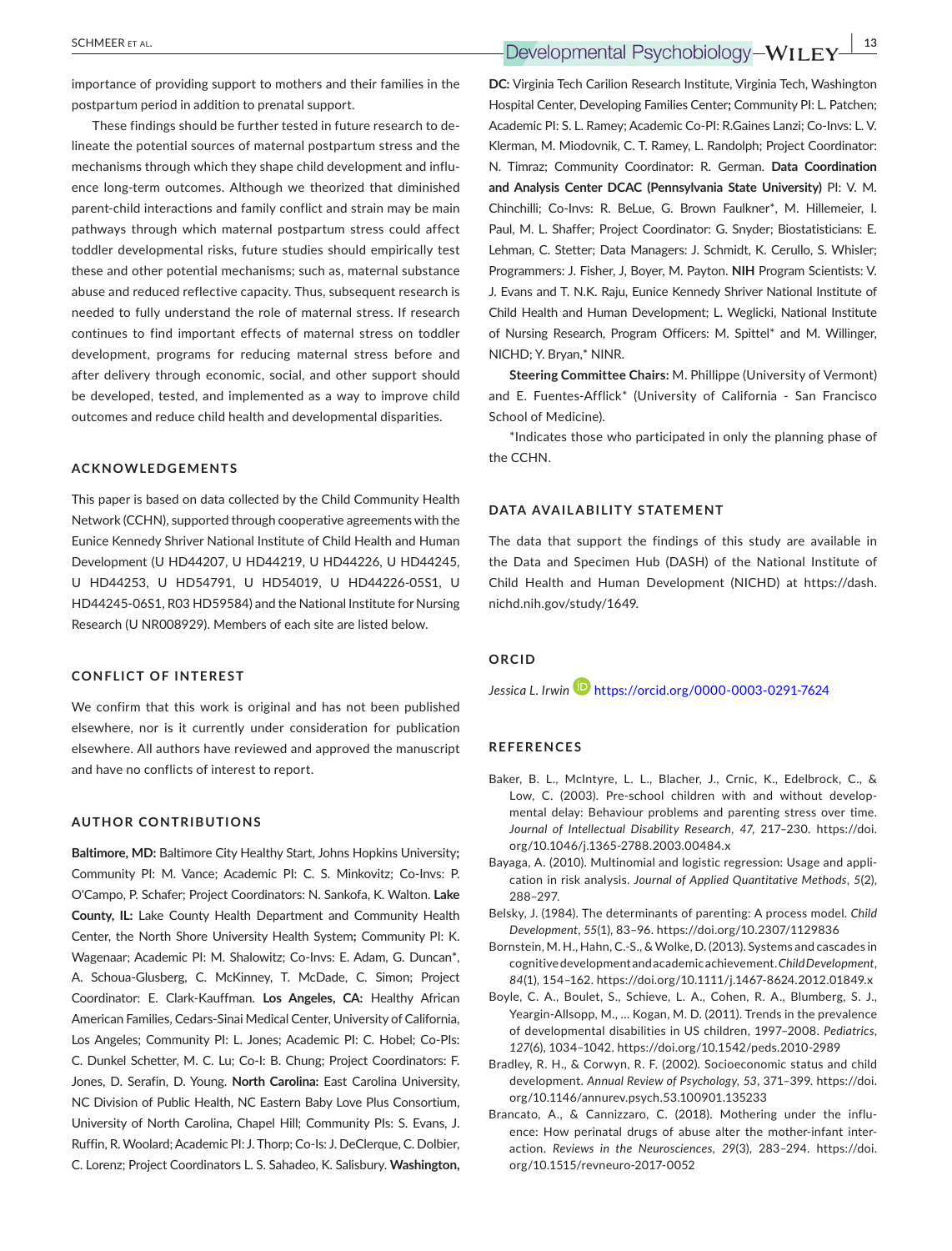- Brothers, K. B., Glascoe, F. P., & Robertshaw, N. S. (2008). PEDS: Developmental milestones—An accurate brief tool for surveil‐ lance and screening. *Clinical Pediatrics*, *47*(3), 271–279. [https://doi.](https://doi.org/10.1177/0009922807309419) [org/10.1177/0009922807309419](https://doi.org/10.1177/0009922807309419)
- Brummelte, S., Grunau, R. E., Synnes, A. R., Whitfield, M. F., & Petrie‐ Thomas, J. (2011). Declining cognitive development from 8 to 18 months in preterm children predicts persisting higher parenting stress. *Early Human Development*, *87*(4), 273–280. [https://doi.](https://doi.org/10.1016/j.earlhumdev.2011.01.030) [org/10.1016/j.earlhumdev.2011.01.030](https://doi.org/10.1016/j.earlhumdev.2011.01.030)
- Bush, N. R., Jones‐Mason, K., Coccia, M., Caron, Z., Alkon, A., Thomas, M., … Epel, E. S. (2017). Effects of pre‐ and postnatal maternal stress on infant temperament and autonomic nervous system reactivity and regulation in a diverse, low‐income population. *Development and Psychopathology*, *29*(5), 1553–1571. [https://doi.org/10.1017/S0954](https://doi.org/10.1017/S0954579417001237) [579417001237](https://doi.org/10.1017/S0954579417001237)
- Cohen, S., Kamarck, T., & Mermelstein, R. (1983). A global measure of perceived stress. *Journal of Health and Social Behavior*, *24*(4), 385– 396.<https://doi.org/10.2307/2136404>
- Community and Child Health Network. (2019). Community and Child Health Network (CCHN) [data file, codebook, and study protocol]. Available from NICHD DASH at: [https://dash.nichd.nih.gov/study/1649.](https://dash.nichd.nih.gov/study/1649)
- Conger, K. J., Rueter, M. A., & Conger, R. D. (2000). The role of economic pressure in the lives of parents and their adolescents: The Family Stress Model. In L. J. Crockett, & R. K. Silbereisen (Eds.), *Negotiating adolescence in times of social change* (pp. 201–223). Cambridge: Cambridge University Press. [https://doi.org/10.1017/CBO9780511](https://doi.org/10.1017/CBO9780511600906.014) [600906.014](https://doi.org/10.1017/CBO9780511600906.014)
- Cook, N., Ayers, S., & Horsch, A. (2018). Maternal posttraumatic stress disorder during the perinatal period and child outcomes: A system‐ atic review. *Journal of Affective Disorders*, *225*, 18–31. [https://doi.](https://doi.org/10.1016/j.jad.2017.07.045) [org/10.1016/j.jad.2017.07.045](https://doi.org/10.1016/j.jad.2017.07.045)
- Cprek, S. E., Williams, C. M., Asaolu, I., Alexander, L. A., & Vanderpool, R. C. (2015). Three positive parenting practices and their correlation with risk of childhood developmental, social, or behavioral delays: An analysis of the National Survey of Children's Health. *Maternal and Child Health Journal*, *19*(11), 2403–2411. [https://doi.org/10.1007/](https://doi.org/10.1007/s10995-015-1759-1) [s10995-015-1759-1](https://doi.org/10.1007/s10995-015-1759-1)
- DiPietro, J. A. (2012). Maternal stress in pregnancy: Considerations for fetal development. *Journal of Adolescent Health*, *51*(2), S3–S8. [https://](https://doi.org/10.1016/j.jadohealth.2012.04.008) [doi.org/10.1016/j.jadohealth.2012.04.008](https://doi.org/10.1016/j.jadohealth.2012.04.008)
- DiPietro, J. A., Novak, M. F. S. X., Costigan, K. A., Atella, L. D., & Reusing, S. P. (2006). Maternal psychological distress during pregnancy in relation to child development at age two. *Child Development*, *77*(3), 573–587. <https://doi.org/10.1111/j.1467-8624.2006.00891.x>
- Dominguez, T. P., Dunkel Schetter, C., Mancuso, R., Rini, C. M., & Hobel, C. (2005). Stress in African American pregnancies: Testing the roles of various stress concepts in prediction of birth outcomes. *Annals of Behavioral Medicine*, *29*(1), 12–21. [https://doi.org/10.1207/s1532](https://doi.org/10.1207/s15324796abm2901_3) [4796abm2901\\_3](https://doi.org/10.1207/s15324796abm2901_3)
- Dunkel Schetter, C. (2011). Psychological science on pregnancy: Stress processes, biopsychosocial models, and emerging research issues. *Annual Review of Psychology*, *62*, 531–558. [https://doi.org/10.1146/](https://doi.org/10.1146/annurev.psych.031809.130727) [annurev.psych.031809.130727](https://doi.org/10.1146/annurev.psych.031809.130727)
- Dunkel Schetter, C., Schafer, P., Lanzi, R. G., Clark‐Kauffman, E., Raju, T. N. K., & Hillemeier, M. M. (2013). Shedding light on the mecha‐ nisms underlying health disparities through community participatory methods: The stress pathway. *Perspectives on Psychological Science*, *8*(6), 613–633.<https://doi.org/10.1177/1745691613506016>
- Field, T. (2010). Postpartum depression effects on early interactions, par‐ enting, and safety practices: A review. *Infant Behavior and Development*, *33*(1), 1–6. <https://doi.org/10.1016/j.infbeh.2009.10.005>
- Flensborg‐Madsen, T., & Mortensen, E. L. (2015). Infant developmental milestones and adult intelligence: A 34‐year follow‐up. *Early Human Development*, *91*(7), 393–400. [https://doi.org/10.1016/j.earlh](https://doi.org/10.1016/j.earlhumdev.2015.04.006) [umdev.2015.04.006](https://doi.org/10.1016/j.earlhumdev.2015.04.006)
- Forray, A., & Foster, D. (2015). Substance use in the perinatal period. *Current Psychiatry Reports*, *17*(11), 91. [https://doi.org/10.1007/](https://doi.org/10.1007/s11920-015-0626-5) [s11920-015-0626-5](https://doi.org/10.1007/s11920-015-0626-5)
- Ghassabian, A., Sundaram, R., Bell, E., Bello, S. C., Kus, C., & Yeung, E. (2016). Gross motor milestones and subsequent development. *Pediatrics*, *138*(1), 1–8.<https://doi.org/10.1542/peds.2015-4372>
- Glascoe, F. P. (1997). Parents' concerns about children's development: Prescreening technique or screening test? *Pediatrics*, *99*(4), 522–528. <https://doi.org/10.1542/peds.99.4.522>
- Glascoe, F. P. (2000). Evidence‐based approach to developmen‐ tal and behavioural surveillance using parents' concerns. *Child Care Health and Development*, *26*(2), 137–149. [https://doi.](https://doi.org/10.1046/j.1365-2214.2000.00173.x) [org/10.1046/j.1365-2214.2000.00173.x](https://doi.org/10.1046/j.1365-2214.2000.00173.x)
- Glascoe, F. P. (2003). Parents' evaluation of developmental status: How well do parents' concerns identify children with behavioral and emotional problems? *Clinical Pediatrics*, *42*(2), 133–138. [https://doi.](https://doi.org/10.1177/000992280304200206) [org/10.1177/000992280304200206](https://doi.org/10.1177/000992280304200206)
- Graignic‐Philippe, R., Dayan, J., Chokron, S., Jacquet, A.‐Y., & Tordjman, S. (2014). Effects of prenatal stress on fetal and child development: A critical literature review. *Neuroscience and Biobehavioral Reviews*, *43*, 137–162.<https://doi.org/10.1016/j.neubiorev.2014.03.022>
- Grant, K. A., Sandman, C. A., Wing, D. A., Dmitrieva, J., & Davis, E. P. (2015). Prenatal programming of postnatal susceptibility to memory impairments: A developmental double jeopardy. *Psychological Science*, *26*(7), 1054–1062.<https://doi.org/10.1177/0956797615580299>
- Halle, T., Zaslow, M., Moodie, S., & Darling‐Churchill, K. (2011). *Understanding and choosing assessments and developmental screen‐ ers for young children: Profiles of selected measures* (No. 2011–23) (p. 196). Washington, DC: Office of Planning, Research, and Evaluation, Administration for Children and Families, U.S. Department of Health and Human Services. Retrieved from [https://www.acf.hhs.gov/opre/](https://www.acf.hhs.gov/opre/resource/understanding-and-choosing-assessments-and-developmental-screeners-for) resource/under [standing-and-choosing-assessments-and-devel](https://www.acf.hhs.gov/opre/resource/understanding-and-choosing-assessments-and-developmental-screeners-for) [opmental-screeners-for](https://www.acf.hhs.gov/opre/resource/understanding-and-choosing-assessments-and-developmental-screeners-for).
- Hammen, C. (2005). Stress and depression. *Annual Review of Clinical Psychology*, *1*, 293–319. [https://doi.org/10.1146/annurev.clinp](https://doi.org/10.1146/annurev.clinpsy.1.102803.143938) [sy.1.102803.143938](https://doi.org/10.1146/annurev.clinpsy.1.102803.143938)
- Hitzert, M. M., Roze, E., Van Braeckel, K. N. J. A., & Bos, A. F. (2014). Motor development in 3‐month‐old healthy term‐born infants is associated with cognitive and behavioural outcomes at early school age. *Developmental Medicine and Child Neurology*, *56*(9), 869–876. <https://doi.org/10.1111/dmcn.12468>
- Hobson, C. J., Kamen, J., Szostek, J., Nethercut, C. M., Tiedmann, J. W., & Wojnarowicz, S. (1998). Stressful life events: A revision and update of the Social Readjustment Rating Scale. *International Journal of Stress Management*, *5*(1), 1–23.<https://doi.org/10.1023/A:1022978019315>
- Karam, F., Sheehy, O., Huneau, M.‐C., Chambers, C., Fraser, W. D., Johnson, D., … Bérard, A. (2016). Impact of maternal prenatal and parental postnatal stress on 1‐year‐old child development: Results from the OTIS antidepressants in pregnancy study. *Archives of Women's Mental Health*, *19*(5), 835–843. [https://doi.org/10.1007/](https://doi.org/10.1007/s00737-016-0624-6) [s00737-016-0624-6](https://doi.org/10.1007/s00737-016-0624-6)
- Keim, S. A., Daniels, J. L., Dole, N., Herring, A. H., Siega-Riz, A. M., & Scheidt, P. C. (2011). A prospective study of maternal anxiety, per‐ ceived stress, and depressive symptoms in relation to infant cogni‐ tive development. *Early Human Development*, *87*(5), 373–380. [https](https://doi.org/10.1016/j.earlhumdev.2011.02.004) [://doi.org/10.1016/j.earlhumdev.2011.02.004.](https://doi.org/10.1016/j.earlhumdev.2011.02.004)
- Kingston, D., McDonald, S. W., Austin, M.‐P., & Tough, S. (2015). Association between prenatal and postnatal psychological distress and toddler cognitive development: A systematic review. *PLoS ONE*, *10*(5), e0126929.<https://doi.org/10.1371/journal.pone.0126929>
- Lei, H., & Skinner, H. A. (1980). A psychometric study of life events and social readjustment. *Journal of Psychosomatic Research*, *24*(2), 57–65. [https://doi.org/10.1016/0022-3999\(80\)90054-9](https://doi.org/10.1016/0022-3999(80)90054-9)
- Lin, Y., Xu, J., Huang, J., Jia, Y., Zhang, J., Yan, C., & Zhang, J. (2017). Effects of prenatal and postnatal maternal emotional stress on toddlers'